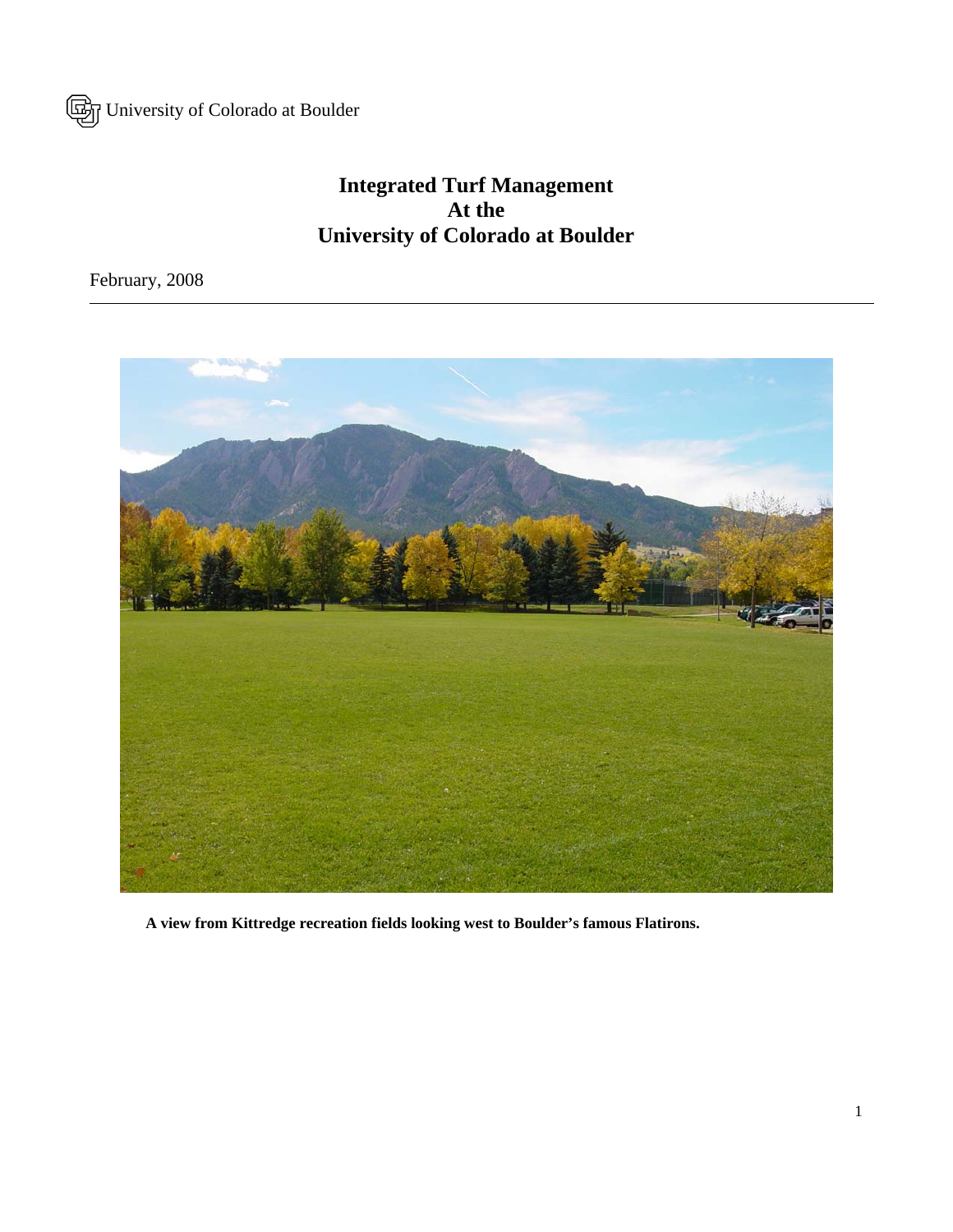### **Introduction**

Turfgrass management since 1940 in the U.S. has been characterized by intensive use of synthetic chemicals including water-soluble fertilizers, herbicides, insecticides, and fungicides. Conventional practices also generate solid waste (through removal of grass clippings) and hazardous waste (leftover chemicals), and use large amounts of irrigation water, which may be wasted through over watering or runoff. A review of current science suggests that these practices may be harmful to human and wildlife health, and also negatively impact the turfgrass ecosystem, contributing to significant declines in populations of beneficial soil organisms, soil acidification and compaction, thatch accumulation, and diminished resistance to diseases. (1)

Turf professionals and technical literature indicate that a proven alternative approach exists. It is based on observation of the entire soil and grass ecosystem, appreciation that turfgrasses are sustained by the activities of soil-dwelling organisms, and understanding that this grass community is a dynamic equilibrium among many plants, invertebrates, and microbial organisms. This equilibrium can then be shaped to support the natural vigor of the grass plant and the beneficial soil organisms, and to minimize pest problems, by application of proper cultural practices. (2)

Like forests or prairie grasslands, lawns are dynamic ecosystems: communities of plants, soil, and microbes; insects and earthworms and the birds that feed on them; and humans who mow, water, fertilize, and play on the lawn. The interactions of all these community members shape the dynamic equilibrium we see as a lawn. Understanding and working within the natural processes that shape the lawn and its soil community can yield a durable, beautiful lawn that is easier to care for. As it turns out, these ecologically sound methods will also help reduce water use, waste generation, and water pollution. (3)

A lawn composed of a mix of locally adapted grass species growing in well-drained, fertile soil on a site with adequate sun will have few disease or pest problems, and can out-compete most weeds with proper management. The first step in maintaining a healthy lawn is to avoid practices that diminish the natural vigor of the turf ecosystem, such as broadcast applications of pesticides (which kill beneficial soil organisms as well as target species), over-watering (which promotes shallow rooting and fungal diseases), over-fertilization (which promotes thatch buildup, decreases soil biodiversity, and forces lawns to grow too fast), and improper mowing (mowing at the wrong height or too infrequently). (4)

(1) (2) (3) (4). Seattle Public Utilities, 1999, Ecologically Sound Lawn Care for the Pacific Northwest: Findings from the Scientific Literature and Recommendations from Turf Professionals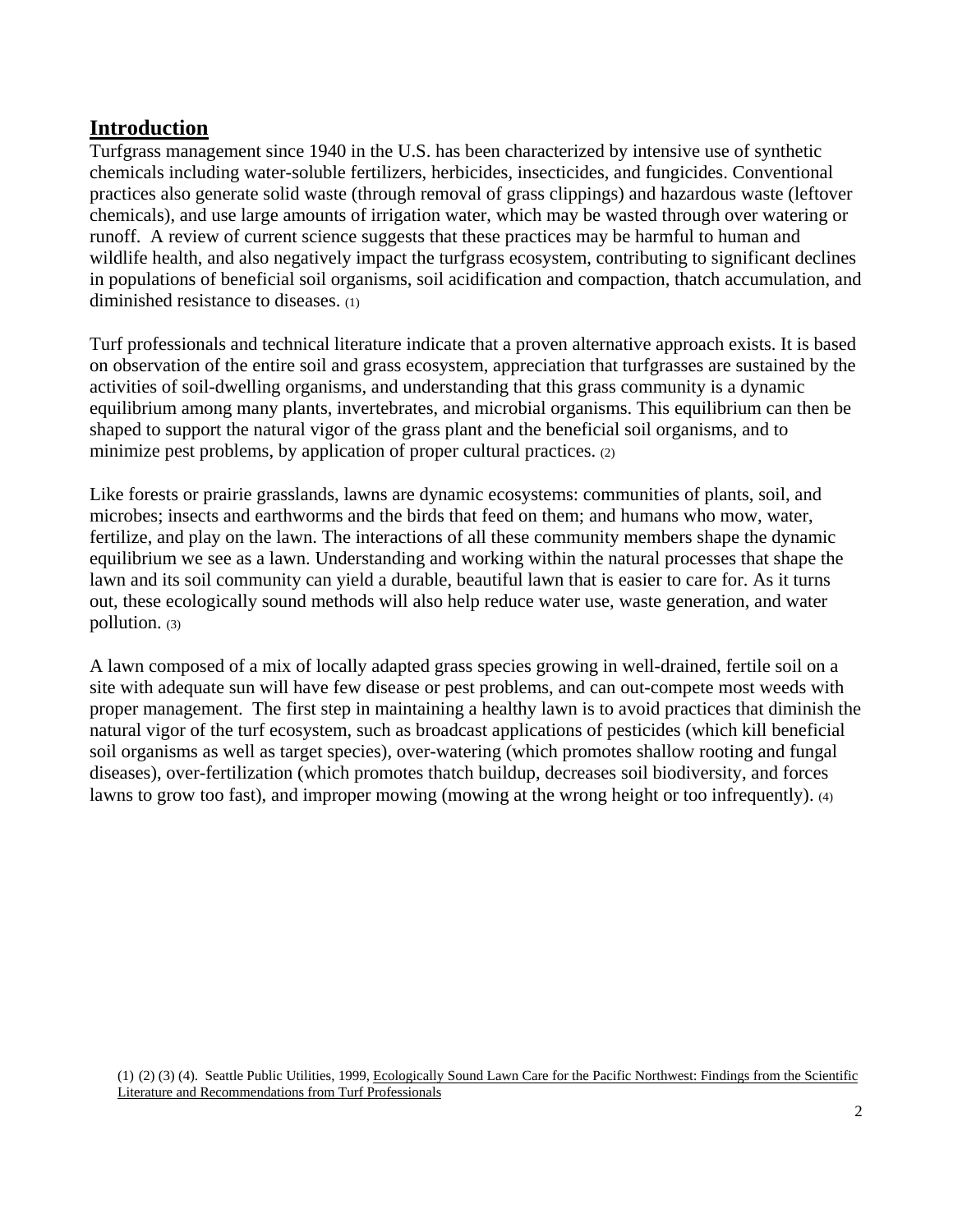Recommended lawn care practices include:

- The selection of site-adapted and disease-resistant grasses.
- Avoiding over-watering: watering deeply, to moisten the whole root zone, but infrequently, *to limit disease and build deeper roots*; and watering dormant lawns at least once a month during the dry season, *to improve post-drought recovery.*
- Moderate fertilization with natural or natural/synthetic-slow-release combination fertilizers, *to build soil nutrient reserves and biodiversity.*
- Mulch-mowing (also called "grasscycling") whenever possible.
- Mowing regularly (remove only 1/3 of grass height each time), and mowing a little higher, at 2 to 21/2 inches on most lawns.
- Renovation/improvement practices that include aeration, compost topdressing, and over seeding, *to reduce compaction, increase water infiltration, improve soil structure and natural disease control, and crowd out weeds.*
- An integrated approach to pest problems (weeds, insects, and diseases) that includes:
	- 1. Setting realistic expectations for lawn appearance, tolerating a few weeds and setting realistic thresholds of acceptable damage to the lawn from pests
	- 2. Correctly identifying the cause of the problem
	- 3. Understanding the biology of the pest organism and its natural predators
	- 4. Monitoring for pest problems at appropriate times of the year, and
	- 5. Treatment of over-threshold problems with methods that support the turfgrass ecosystem and have the least non-target impacts on beneficial soil organisms, wildlife, pets, or humans. *Repeated broadcast or calendar-based applications of pesticides should be avoided because they may damage the diversity and stability of the grass/soil ecosystem.* (5)

### **Goals**

The goal of ecological turfgrass management is to:

- support diverse populations of beneficial soil organisms: bacteria, fungi, protozoa, and invertebrates (such as earthworms, and many other species of soil animals) that make loose, fertile soil and recycle nutrients to the grass plant
- create conditions that favor the preferred grass species over "weed" competitors
- avoid stressing the grass with improper mowing, fertilizing, or watering practices
- avoid providing ideal growth conditions for disease or pest organisms, and
- maintain healthy populations of organisms that compete with, eat, or parasitize disease or pest organisms (everything from the beneficial fungi that parasitize disease-causing fungi, up to birds that eat pests). That seems like a lot to keep track of, which may be why people are often tempted to apply a chemical quick fix to stop or prevent problems. The bad news is that broadcast or calendar-based use of chemicals often kills the beneficial organisms (such as earthworms, or fungi that attack disease fungi, or birds that eat pests) and contributes to soil compaction, acidity, thatch build-up, disease susceptibility, and extreme nutrient swings that favor weeds and diseases over healthy turfgrass. The good news is that for the most part those chemicals are unnecessary, and a simple, common-sense approach will prevent most problems. It is easy to maintain healthy turfgrass by focusing on building healthy soil and providing for the grass plant's needs, using the practices described in this report. (6)

(5), (6). Seattle Public Utilities, 1999, Ecologically Sound Lawn Care for the Pacific Northwest: Findings from the Scientific Literature and Recommendations from Turf Professionals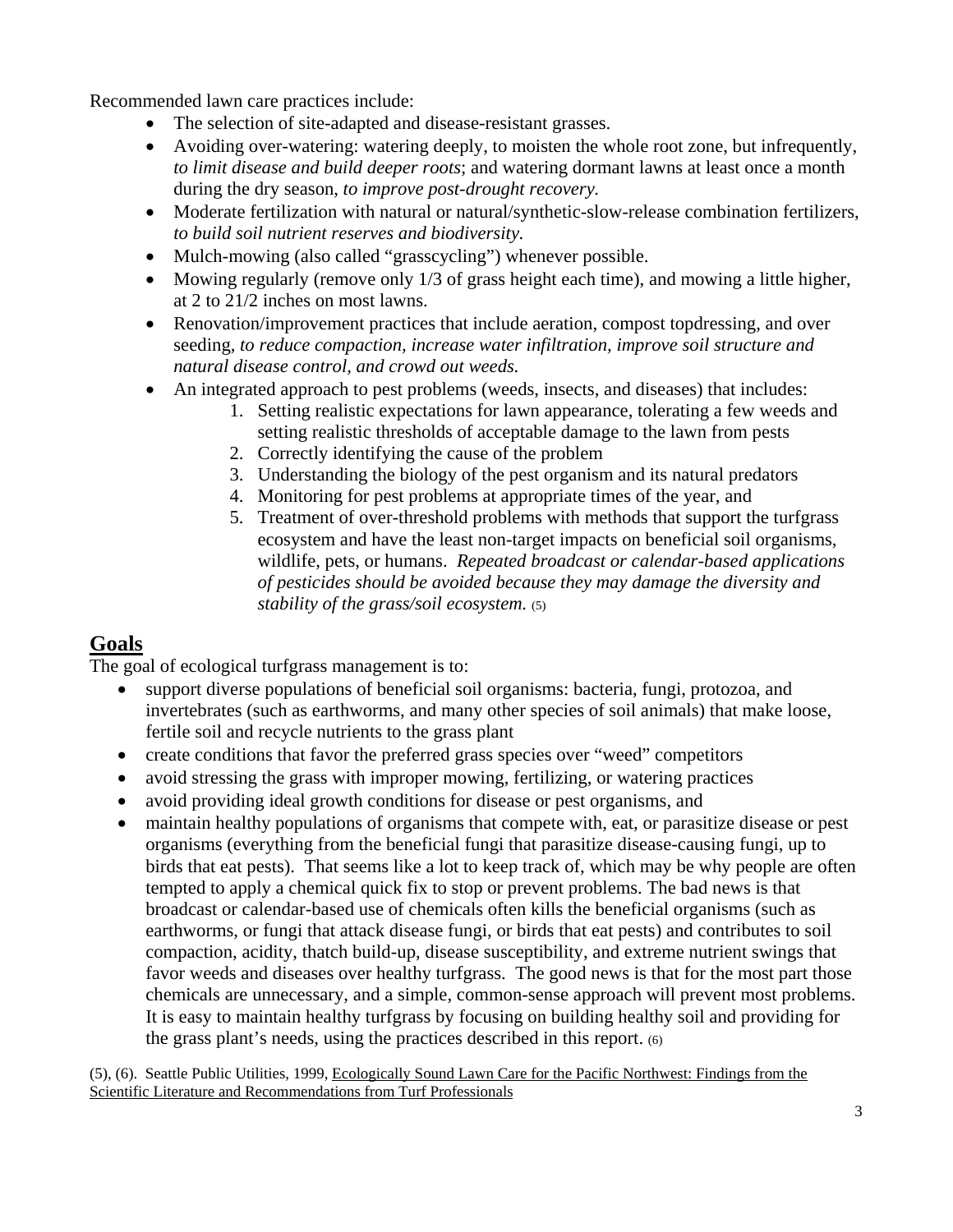The largest single problem contributing to the dandelion and other broadleaf weed infestation on the UCB campus is specifically turf health. The goal of this document is to describe a predictable and well-documented turf management plan that will be utilized by the Outdoor Services Division (a.k.a. Outdoor Services) of the Facilities Management Department at the University of Colorado at Boulder (UCB). This document addresses current turf management practices, proposed changes to these practices, short and long-term goals, and the role of organic and synthetic chemicals, in the form of fertilizers and pesticides, in this program.

### **Outdoor Services Turf Professionals**

The UCB turf management program formally started in March 2002, beginning with the hiring of a new turf manager/irrigation officer (with a turfgrass management degree), the subsequent hiring of an assistant turf manager in September 2003 to oversee and implement the turf maintenance practices, and the purchase of some very specialized pieces of equipment, such as slit seeders and deep tine aerators. In the fall of 2006, the turf management program will be hiring a full-time, in the field, "turf tech." These turfgrass professionals for lawns and recreational fields use various methods of turf management to improve the health and appearance of the turf on campus.

### **Irrigating for Lawn Health and Water Conservation**

The first issue Outdoor Services addressed was watering practices. Changing the irrigation practices from a methodology of light and frequent watering, to one of deep and infrequent, allows the plant to improve root depth. This revised irrigation practice will allow for greater stress tolerance, which in turn will help keep the turf density and reduce the loss of turf due to traffic and heat. Reducing the frequency of watering days also allows the top layer of the soil profile to dry out somewhat. This creates less favorable conditions for weed-seed germination.

# **Fertilizing for Lawn Health**

#### *"Feed the soil, not the plant." – Ecological fertility management*

One of the largest issues on the UCB campus is the lack of soil nutrients. In the past there has been minimal granular fertilizing. This has led to a serious deficiency in many nutrients that are essential to a good growing medium for the turf. The current program has begun to address this issue through a combination of granular synthetics and organics as well as irrigation system delivered (water-soluble) fertilizers.

Fertilizer Use: One of the immediate goals for the ecological turf management program is to reduce the use of synthetic chemicals, primarily fertilizers. Most of the products used by chemical lawn care companies contain water-soluble nitrogen and are derived from fast release nitrogen or synthetic sources like ammonium nitrate, ammonium sulfate, and urea.

Since most synthetic fertilizers have a fast release nitrogen source they green up a lawn very quickly but do not keep them green or build a healthy root system. Synthetically fertilized lawns depend on frequent feedings of fertilizer and therefore, weaken the turf and never develop a beneficial microbial ecosystem.

The heavy use of soluble synthetic nitrogen sources is associated with decreased populations of earthworms and other beneficial soil organisms, decreased soil pH (increasing acidity), increased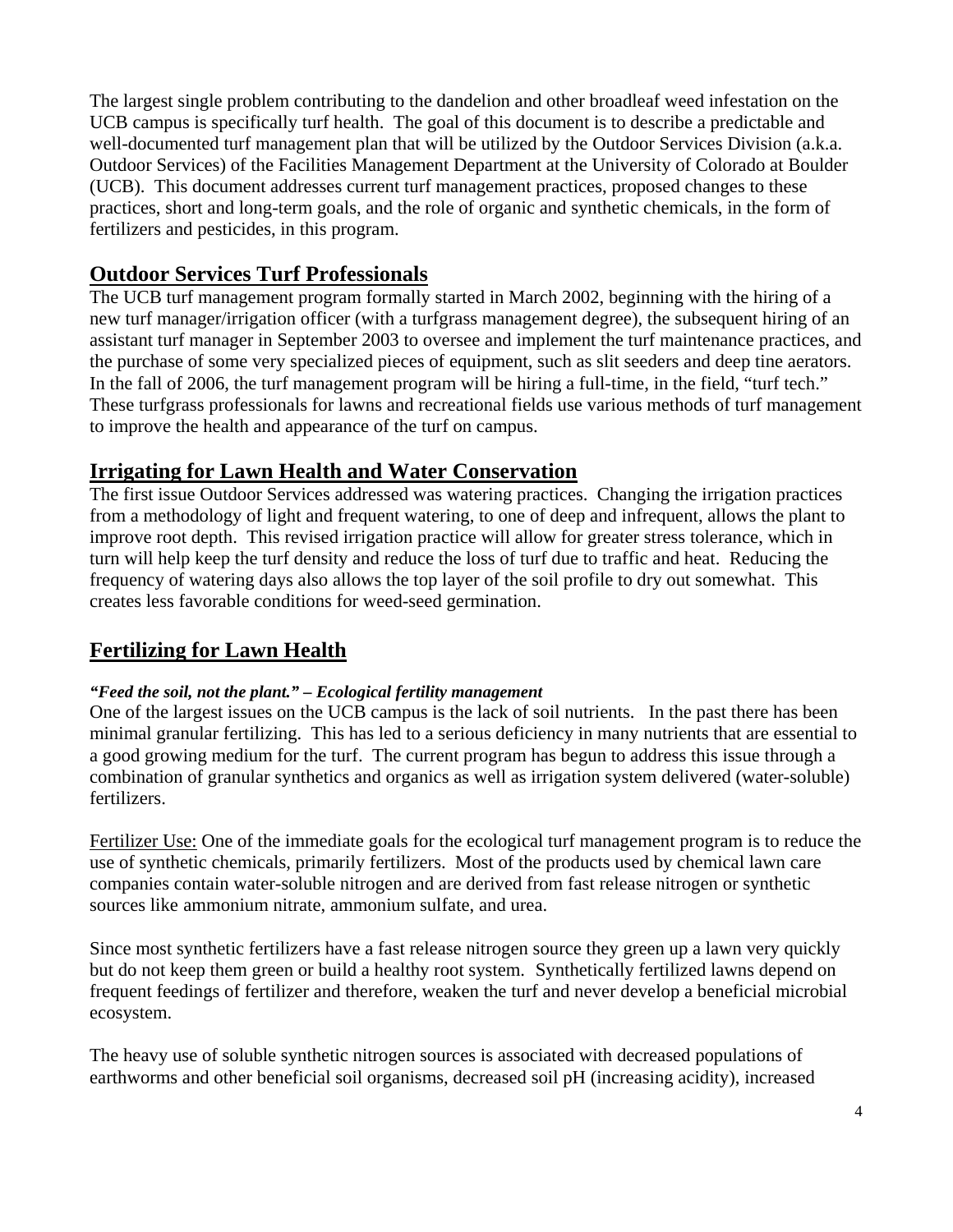thatch accumulation, increased soil compaction, and increased incidence of certain turf diseases, as well as rapid shoot growth which requires more frequent mowing and can exhaust the plant's carbohydrate reserves. It is easier to grow grass in biologically active soil, where earthworms and other organisms recycle the nutrients from thatch, grass, and other organic material into non-leachable forms that are adsorbed and slowly released by *humus* (decomposed organic matter) in the root zone. Soil amendment and fertilization practices should aim at building the structure, organic content, natural nutrient cycling processes, and nutrient reserves in the soil, which then provides complete nutrients to the grass plant during its annual growth cycle.  $(7)$ 

In addition to the failure of the fast release nitrogen to provide the needed nutrients to the plants over the long term, there is also the concern of excess nitrogen run-off. Because the nitrogen is so abundant in these synthetic fertilizers, there is too much for the plant to absorb at once and the majority of this nitrogen is washed away into gutters and storm drains. This accumulation of nitrogen causes damage to fish and the aquatic ecosystems.

A preferred form of nitrogen supplement is called "slowly soluble." This form of nitrogen includes organic materials (or less preferable synthetic organic materials). Slowly soluble nitrogen either has a low degree of solubility or requires some breakdown or conversion by native soil microorganisms.

Making a move to more slowly soluble organic fertilizers will help promote plant growth by adding naturally derived nutrients to the soil, which in turn will stimulate root development and density, reduce topsoil compaction, balance pH, and increase potash and iron levels.

This approach to fertilizer use tends to be more in line with the principles of an integrated program, as well as some of the health and safety goals of the policy. Outdoor Services has begun experimenting with fertilizers with higher organic content and has also begun to test the efficacy of a true nonsynthetic fertilizer.

Granular fertilization: Using a combination of different fertilizers the Outdoor Services Division is providing the turf with much needed nutrients to provide intense growth to thicken the turf stand and improve color. The fertilization plan involves 6 granular applications during the year; one in the winter for a quick green up in the spring, another during spring break and then every six weeks throughout the growing season. The recreation fields will receive fertilizer applications once a month during the growing season. (**See Attachment A**)

Outdoor Services had a special fertilizer blend made for the university with an analysis of 26-5-12 (5.81% slow release or PSCF) as well as a minor nutrient package incorporated into the blend. At this time the situation requires the use of a slow release fertilizer to create a steady growing medium and also provide good color. In the future once turf health and density are restored there will be a shift to the use of organic fertilizers, which do not have as much nitrogen but will still provide even results. Further testing will be conducted to determine the best approach to organic fertilizer use for this region's climate and soil.

<sup>(7).</sup> Seattle Public Utilities, 1999, Ecologically Sound Lawn Care for the Pacific Northwest: Findings from the Scientific Literature and Recommendations from Turf Professionals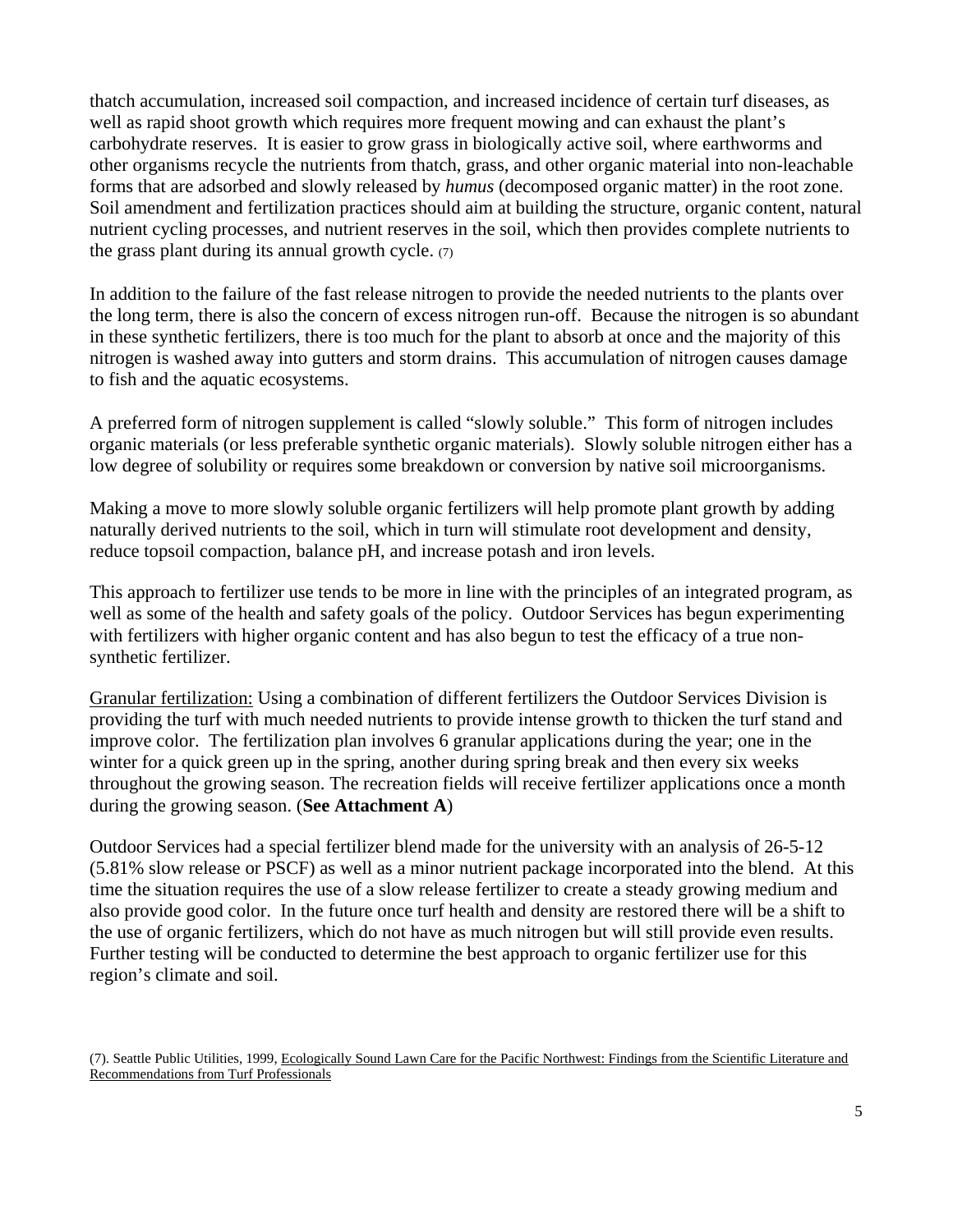**\*P**olymer **C**oated **S**ulfur **C**oated **U**rea (PCSCU), also known as Polymer/Sulfur-Coated Fertilizers (PSCF), are hybrid products that utilize a primary coating of sulfur and a secondary polymer coat. These fertilizers were developed to deliver controlled-release performance approaching that of polymer-coated fertilizers but at a much-reduced cost. Sulfur is employed as the primary coating because of its low cost. Low levels of a polymer topcoat control the nutrient release rate. Unlike the soft wax sealants of SCUs (Sulfur Coated Urea), the polymers of PSCFs are chosen to provide a continuous membrane through which water and nutrients must diffuse. The water permeability characteristics of the polymer controls the rate of water diffusion in and out of the particle. The combination of the two coatings permits a positive cost/benefit value over products with single coatings of either sulfur or polymer. PSCFs possess excellent abrasion resistance and handling integrity. Because the outer coating is a hard polymer, the products do not leave waxy residues on application equipment.

The nutrient-release mechanism of PSCFs is a combination of diffusion and capillary action. Water vapor must first diffuse through the continuous polymer layer. The rate of diffusion is controlled by the composition and thickness of the polymeric film. At the sulfur/polymer interface, the water penetrates the defects in the sulfur coat through capillary action and begins to dissolve the fertilizer core. The dissolved fertilizer then exits the particle in reverse sequence.

This mechanism provides greater uniformity in nutrient release compared to typical SCU fertilizers. The agronomic advantages of this are reduced surge growth after application and longer residual; up to 6 months. In addition, the combination coating renders the nutrient release rate much less temperature sensitive than most polymer-coated fertilizers. (8)

Fertigation: This process utilizes the irrigation system to deliver fertilizer to the turf; applying organic components including sea weed extract, fish emulsion and humic acid to help improve the growth of microbial life in the soil. The microbes feed on the high organic content existing in campus soils to release nutrients in a form the turf plants can use. The fertigation system also distributes a wetting agent to help prevent hydrophobic conditions that can occur from high clay content and compaction. The wetting agent is Ammonium Lauryl Sulfate which is commonly used in household products such as shampoo. The desired end result is to create a living, breathing soil profile that will be able to sustain itself with minimal to zero synthetic fertilizer applications. The fertigation process is applied during an irrigation cycle every 4 to 6 weeks during the growing season.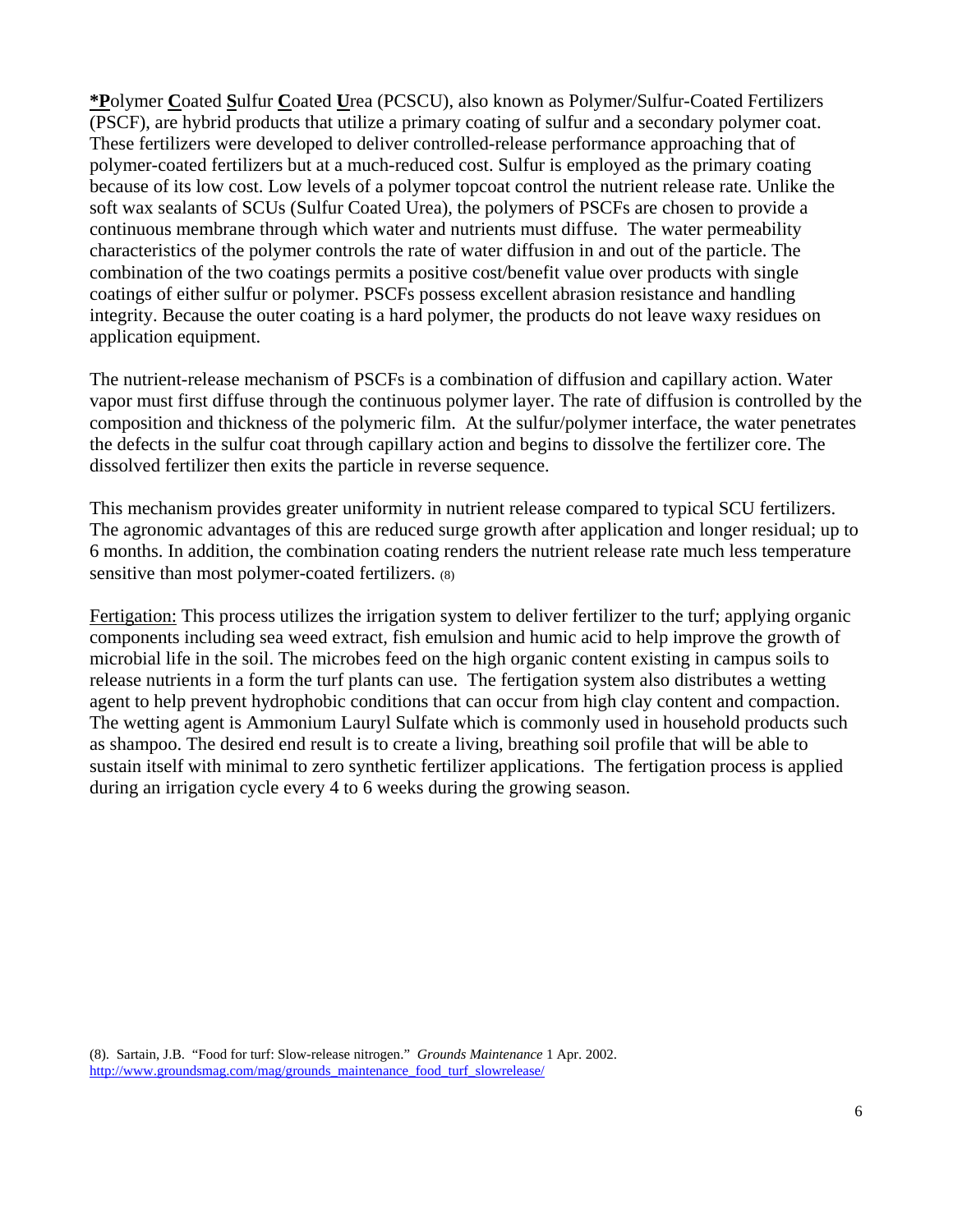### **Mowing Practices for a Healthy Lawn**

In the past, many areas of campus were not mowed weekly due to budget constraints. This caused the turf to lie down and get "lazy". Regular mowing is a key practice for lawn health. The worst mowing scenario is to mow an overgrown lawn down to 2 inches all at once, just before the start of the summer drought. This can shock and seriously weaken a lawn. Instead, proper mowing practices should try to remove only 1/3 of the grass height at each mowing. With current equipment and a designated mowing crew Outdoor Services is poised to accomplish this recommended practice. In the past it took an entire week to mow the campus lawns. In addition the mowing height and mowing cycle were inconsistent. Current practices allow the mowing crew to start on one end of campus and mow about 95% of the main campus lawns in 2 days, with the smaller areas of campus touched up on Wednesday. With the implementation of the fertilizer program, and especially during the summer months, all areas of campus will be mowed twice per week. The turf manager has also lowered the mowing height on campus from 3 inches to 2 inches to help promote lateral growth of the plant, thereby promoting turf density.

Grasscycling is a key practice utilized by Outdoor Services. Grasscycling means leaving the clippings on the lawn, where they break down quickly and provide free fertilizer. Grasscycled plots grow faster, green up earlier in the spring, and stay green longer in the fall. Grasscycled plots also have fewer broadleaf weeds than practices that collect clippings. It improves the organic content of the lawn's root zone (through the activities of earthworms, bacteria, and fungi mixing and decomposing the clippings). It reduces the frequency and amount of fertilizer applications needed. It may reduce disease outbreaks. And it reduces compaction and enhances natural aeration, infiltration, and drainage, through the movement of earthworms between the deep soil layers and the surface. (9)

### **Soil Maintenance**

Aerification: Outdoor Services uses various types of aerifiers to relieve compaction of turf areas and to improve the movement of oxygen, water and nutrients in the soil. Most of the campus was never aerified with any regularity prior to 2002. The current plan is to aerify all turf areas on campus to a depth of 2-3 inches depending on soil type and compaction. The turf tech position will be responsible for regular aerification across campus. **(See Attachment B)** 

Topdressing: Outdoor Services uses an 80/20 sand/peat mix that is top-dressed on the recreation fields. Topdressing increases organic contents of the soil and also improves infiltration and percolation of water. Due to the impact on the habitat associated with peat harvesting, the use of a compost mix for top-dressing is also being researched.

 (9). Seattle Public Utilities, 1999, Ecologically Sound Lawn Care for the Pacific Northwest: Findings from the Scientific Literature and Recommendations from Turf Professionals.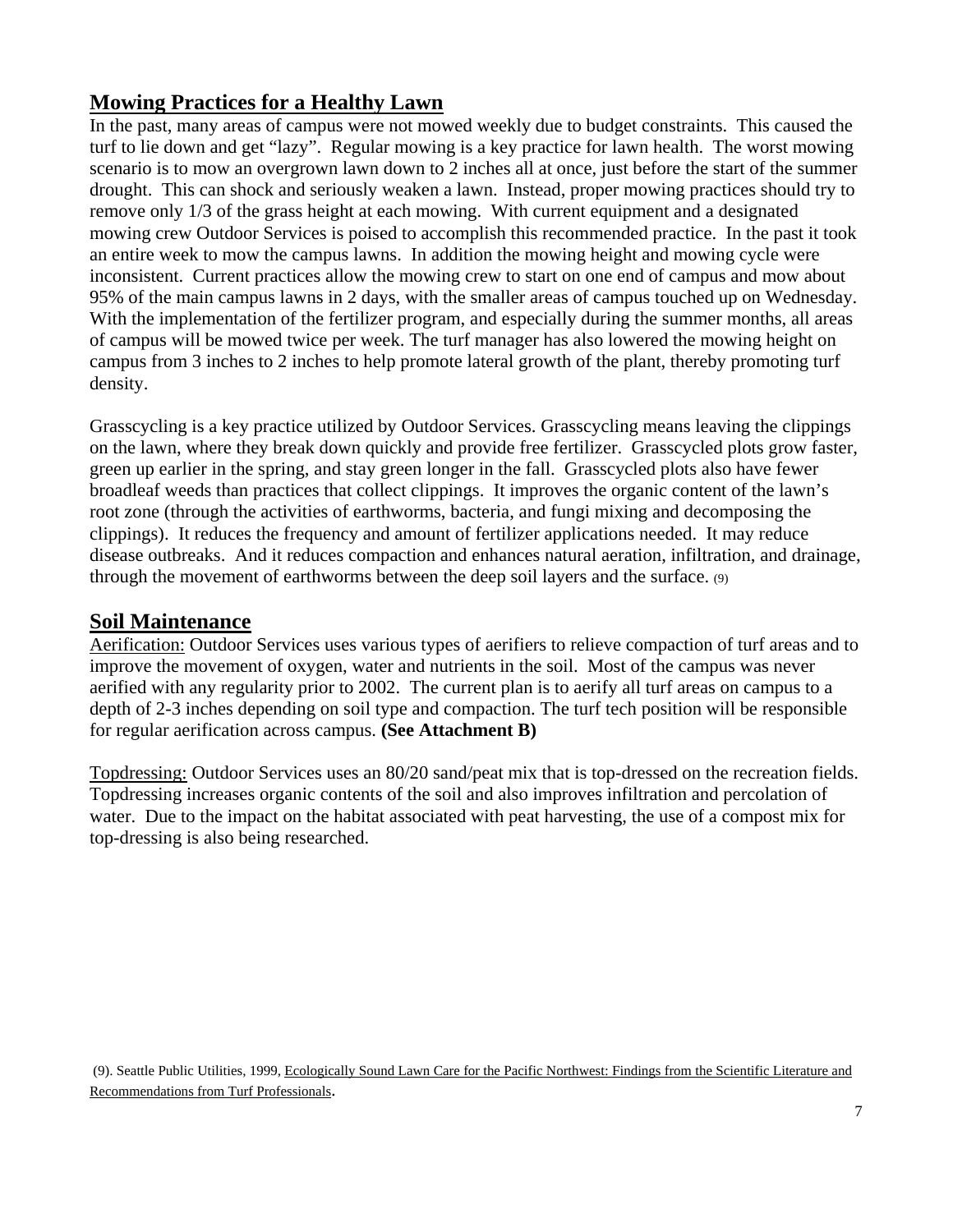Soil Testing: The use of soil sample testing will allow for more targeted and effective treatments of fertilizers and other soil amendments. As previously stated, the presence of many weeds is due to poor soil conditions. For example, the presence of clover is often due to the lack of nitrogen in the system. In keeping with sound IPM principles and addressing the cause of the problem, it is more logical to adjust nitrogen levels in an attempt to reduce clover coverage before resorting to the use of a synthetic herbicide. While the herbicide may kill the existing clover, it does nothing to prevent it from coming back in the future. Certain weeds also thrive in high nitrogen conditions. By more closely monitoring nutrient levels as part of a fertilization and soil amendment program, Outdoor Services can avoid over fertilization, thereby reducing conditions that favor weeds.

Outdoor Services tests 20-30 locations across campus on an annual basis. Ten locations will be selected every year to monitor changing soil conditions in each specific location. Ten to twenty other locations throughout campus will be selected to monitor changing soil conditions throughout the year. The soil reports show many nutrient levels but the most important are Phosphorous (P2O5), Potassium, Organic matter and pH.

### **Overseeding**

In the past overseeding, especially after Aerification, was not a common practice. Introducing new varieties of turf species by overseeding will increase the drought resistance and shade tolerance to promote healthier turf, as well as fill in bare patches. This will be accomplished by introducing a combination of a perennial ryegrass and Kentucky bluegrass seed mixture. For the next few years there will be aggressive seeding through out the growing season to try to improve the turf quality. Over the long term the frequency will be reduced to follow the spring and fall aerification schedule. **(See Attachment B)** 

### **Addressing the Seed Bank**

 It is estimated that one Dandelion (Taraxacum officinale) plant can produce up to 15,000 seeds. Furthermore, it is estimated that these seeds can survive up to six years in undisturbed soil. Recognizing these facts allows one to understand the importance of managing the seed bank as part of a successful turf grass management program. By not addressing the seed bank, a maintenance program opens itself up to repeated and scheduled use of post emergent herbicides.

The seed bank can be dealt with using various approaches. One option is to rely exclusively on the extensive use of both pre- and post-emergent herbicides. While considered effective in the short term, this approach does not address the root cause of the problem. This is particularly true due to the addition of seeds to the campus system from the surrounding region by both wind and water borne transmission. If one looks at the areas directly west of campus (i.e., the Hill area) it is clear that they are a significant source of additional weed seeds. These seeds are carried to campus by wind but also by the raw water in the Anderson ditch. This water fills the campus ponds which are ultimately used to irrigate campus turf.

Another option to control the seed bank is the use of aggressive cultural practices such as good fertilization, aerification, over seeding, proper irrigation (deep and infrequent), and mowing at a height that will encourage lateral growth of the turf grasses. The combination of these cultural practices works to negatively impact the seed bank by eliminating the voids that seeds need to germinate and take hold. A weed is a plant of opportunity. Robbing weed seeds of the opportunity to germinate and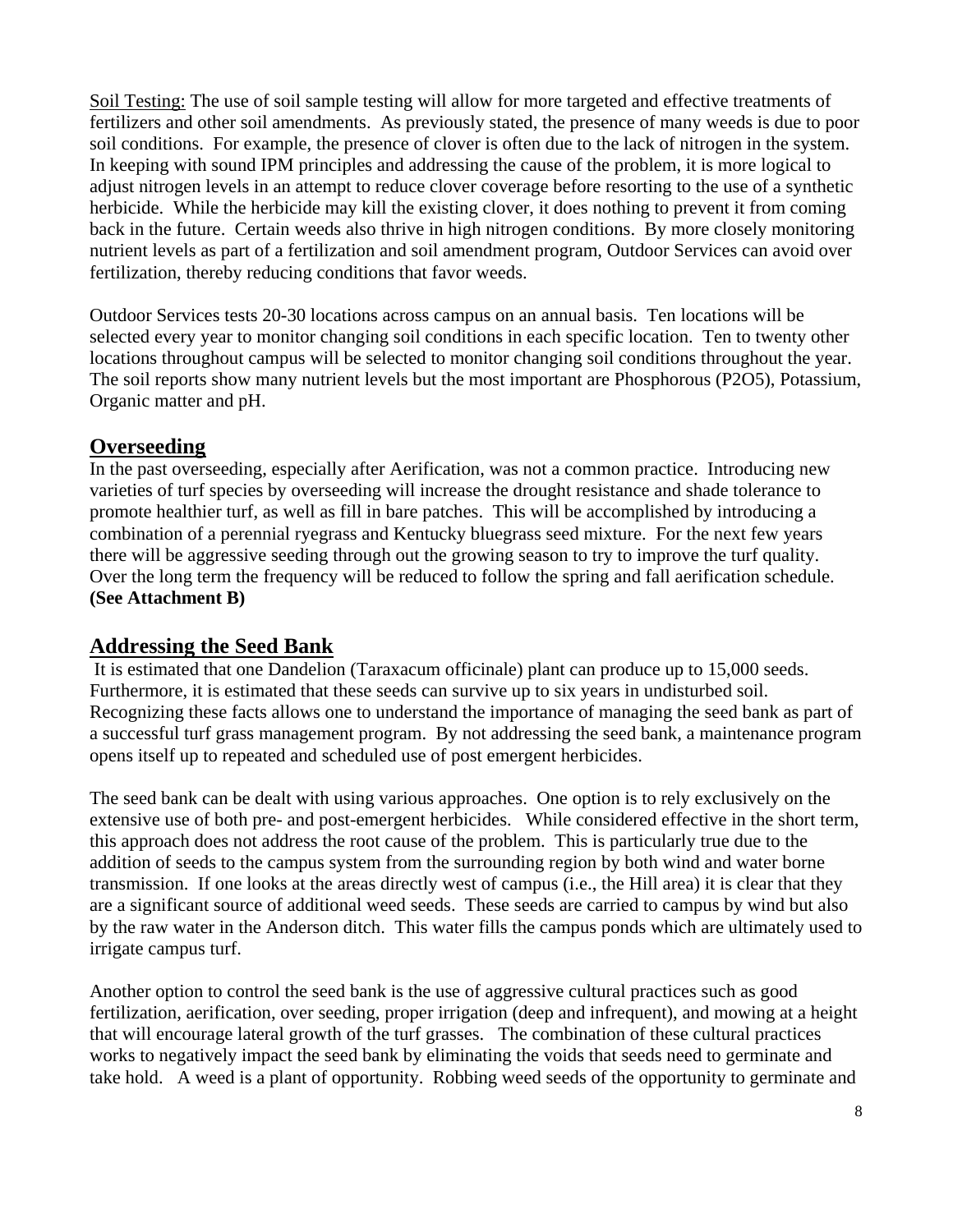grow by removing necessary input, primarily sun light and water, effectively reduces the favorable conditions under which weeds thrive. Lastly, mowing crews will reduce the mechanical spread of weed seeds by more frequently cleaning mowers and mower decks.

A successful turf grass program must always try to stay ahead of any potential problems with voids in the turf. Typical causes of voids are poor irrigation coverage, construction damage, vehicle damage, and scalping from mowers. Knowing that weed seeds can stay viable for multiple years, an effective turf management program must strive to reduce the conditions that allow them to germinate in the first place. It is for this reason that support for aggressive cultural practices must remain consistent.

### **Integrated Pest Management**

"Integrated pest management, or IPM, is an approach to pest control that uses regular monitoring to determine if and when treatments are needed, and employs physical, mechanical, cultural, and biological tactics to keep pest numbers low enough to prevent intolerable damage or annoyance. Leasttoxic chemical controls are used as a last resort."

#### *Daar, Olkowski, & Olkowski: IPM Training Manual for Landscape Gardeners*

The Integrated Pest Management Process: The most common turf and lawn pest problem on the UCB is weed invasion; and primarily dandelions and other broad leaf "weeds". True IPM is a powerful approach that anticipates and prevents most problems through proper cultural practices and careful observation and knowledge of the life cycles of both beneficial and pest organisms. The IPM process for lawns includes the following steps:

- 1. Setting realistic expectations for lawn appearance, tolerating a few weeds and setting realistic thresholds of acceptable damage to the lawn from pests
- 2. Correctly identify problem pests and understand their life cycle
- 3. Monitor to detect and prevent pest problems
- 4. Modify the maintenance program to promote vigorous grass and discourage pests
- 5. If pests exceed the tolerance thresholds, use cultural, physical, mechanical or biological controls first; if those prove insufficient, use the chemical controls that have the least non-target impact
- 6. Evaluate and record the effectiveness of the control, and modify maintenance practices to support lawn recovery and prevent recurrence (10)

#### *Step one: Establish tolerance thresholds*

Every lawn has a few weeds, root-eating larvae, and fungal disease organisms present all the time, and this is good because it keeps populations of beneficial organisms that attack those pests present, too. The problem arises when the pest gets out of control. Tolerating a certain number of small mowable broadleaf plants (like clover) and concentrating on larger, easier-to-control dandelions may yield an overall "weed" threshold that is easier to attain. Weed tolerance thresholds are mostly subjective. The long term goal is to keep pest populations below the levels at which they would have unacceptable impacts on lawn appearance. (11)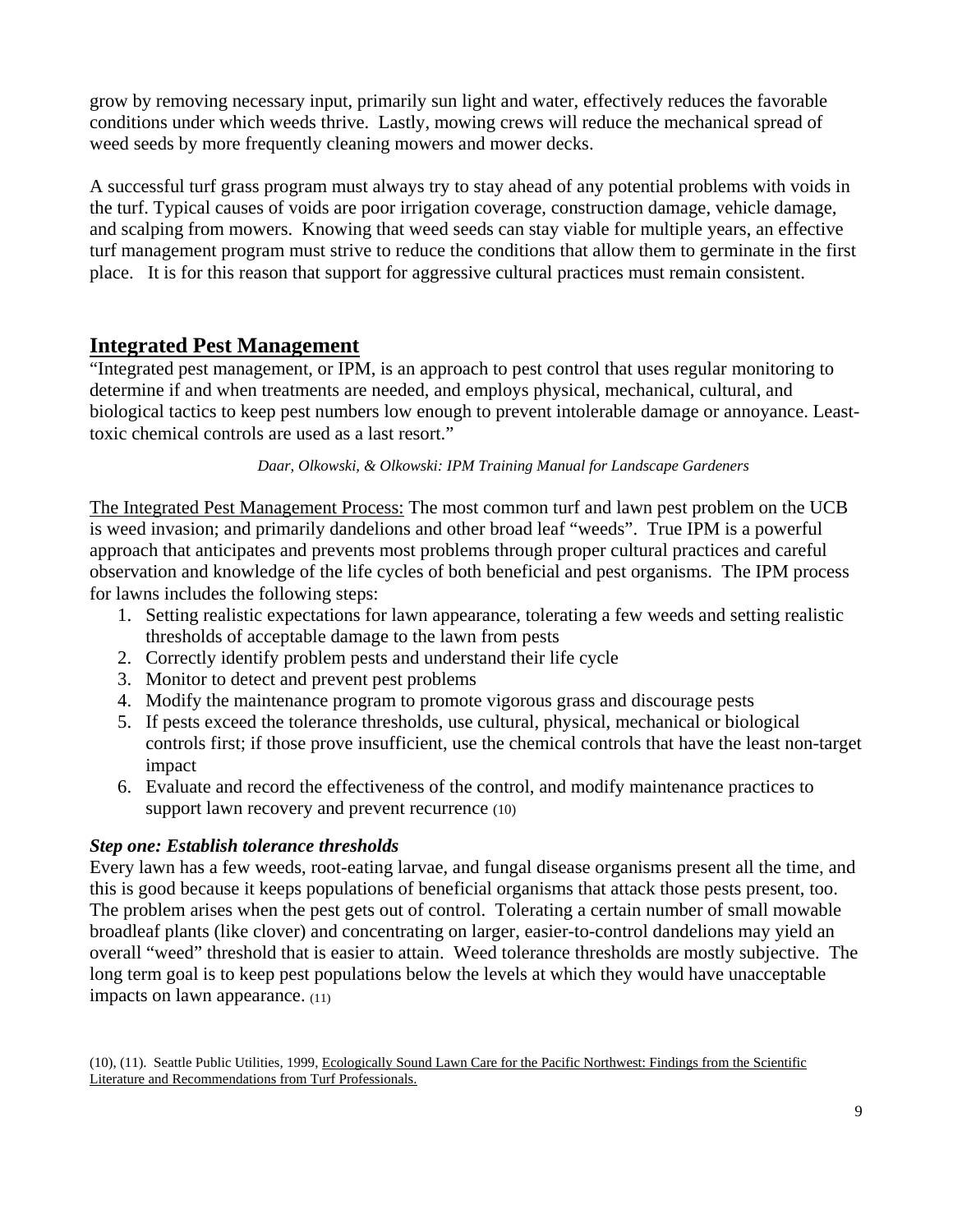Outdoor Services has established the acceptable tolerance levels for weeds as: **(See Attachment C)**

- 1. Injury Level is at 15 weeds per 25 square feet of lawn area
- 2. Action Level is at 30 weeds per 25 square feet of lawn area.
- 3. Damage Level is at 45 weeds per 25 square feet of lawn area.

#### *Step two: Correctly identify pest problems and understand their life cycle*  This step includes:

- 1. correctly identifying problem pests,
- 2. deciding that they are enough of a problem to pay attention to, and then
- 3. observing and reading about their life cycle to know how to prevent or control them effectively. (12)

Outdoor Services Turf Professionals are proficient in this area.

### *Step three: Monitor to detect and prevent pest problems*

Monitoring is a key practice to anticipate and prevent major pest outbreaks. It begins with a visual evaluation of the lawn's condition. (13)

Outdoor Services will perform audits by walking around, observing and looking for problem areas in the lawn on a regular and ongoing basis. Outdoor Services will maintain a logbook, recording daily events such as high and low temperatures, precipitation, mowing, fertilizing, irrigation problems, vandalism, thresholds, actions taken, etc.

### *Step four: Modify the maintenance program to promote vigorous grass and discourage pests*

The lawn maintenance and improvement practices recommended in this report will prevent most pests from ever becoming a problem. Some practices are particularly helpful to prevent a particular pest problem. For example, aeration and over seeding along with proper mowing height, fertilization, and irrigation will help the grass out-compete weeds. Correcting drainage problems and letting the soil dry between watering cycles in the summer will also improve the health of the lawn ecosystem. (14)

Outdoor Services is committed to the maintenance program and practices described earlier within this report.

#### *Step five: If pests exceed the tolerance thresholds, use cultural, physical, mechanical or biological controls first; if those prove insufficient, use the chemical controls that have the least non-target impact*

When a pest outbreak strikes (or monitoring shows one is imminent), first review the best cultural practices for grass to see if something may have been left out or needs to be added. Then consider the control options that are least toxic, or have the least non-target impact. (15)

If the previously described tolerance thresholds are exceeded Outdoor Services may need to resort to further actions including chemical controls. As noted, the goal of this program is to minimize the use of chemical herbicides; however the use of chemical herbicides may be required at times. The use of chemical herbicides will be discussed later in this report.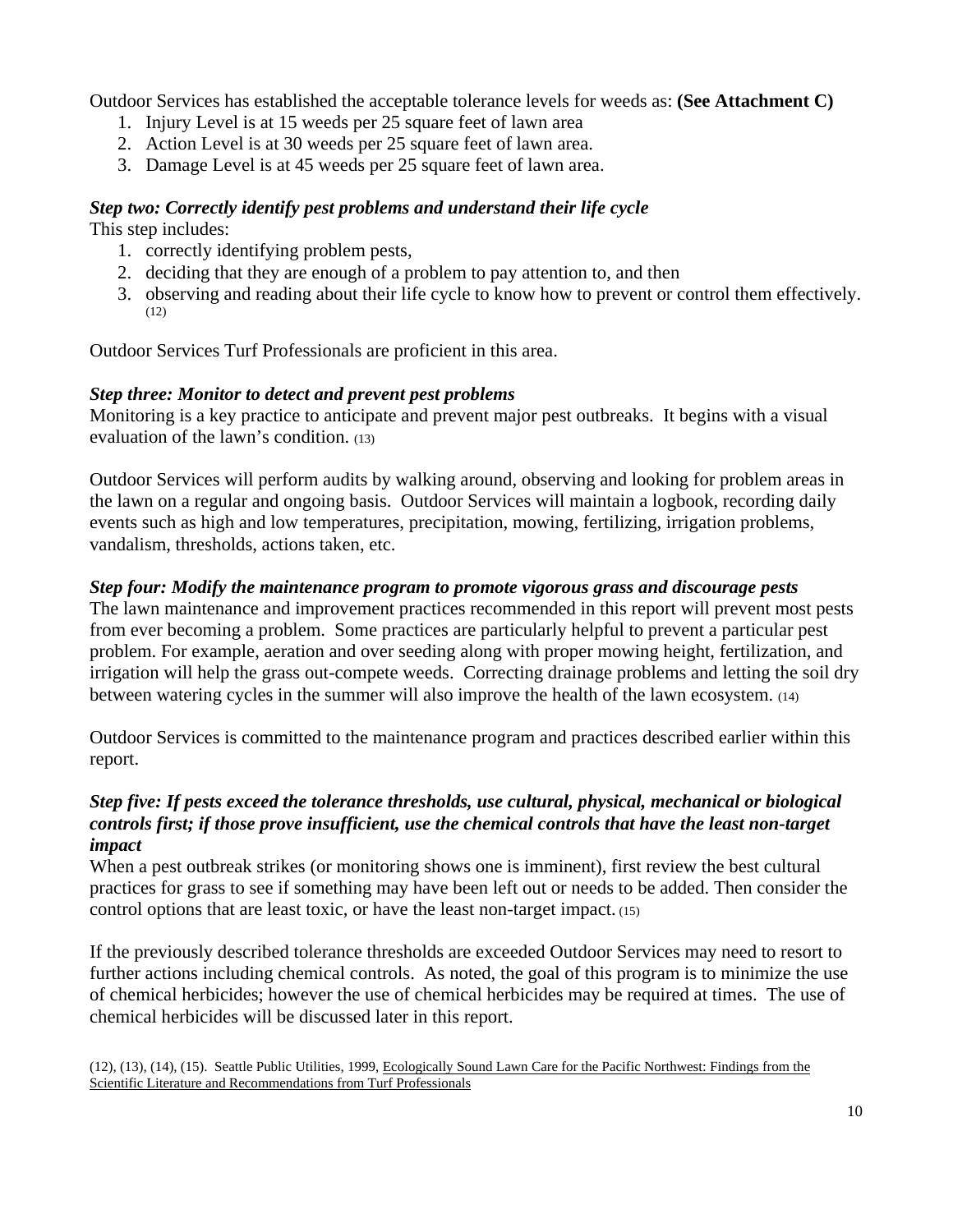One additional mechanical option would be removal by hand or by the use of poppers or diggers. Outdoor Services continues to test new devices to find the most effective approach. In this case, Student labor would be used to remove established weeds in an effort to improve the immediate aesthetic in particularly high visibility areas or difficult areas such as along curbs and edges. This will help reduce the pressure to conduct additional spot spraying in advance of the scheduled spring application. This option will be reserved for very small areas where the weed density is not too high.

### *Step six: Evaluate and record the effectiveness of the control, and modify maintenance practices to support lawn recovery and prevent recurrence*

Keep a notebook log of when, where, and what symptoms or monitoring revealed a pest problem, what controls were applied when, and the effectiveness of the control (whether by observing lawn condition, or direct monitoring techniques like re-counting number of crane fly larvae per square foot). Mark next year's calendar to monitor at the appropriate time to anticipate the problem. Review your lawn maintenance and cultural practices to see if they can be modified to prevent or reduce the problem. (16)

Outdoor Services and the Facilities Operations IPM program are committed to this process.

### **Herbicide Use**

Continued *broadcast* or calendar-based applications of synthetic herbicides or use of chemicals to target patches of weeds often kills the beneficial organisms (such as earthworms, or fungi that attack disease fungi, or birds that feed on harmful insects) and contributes to soil compaction, acidity, thatch build-up, disease susceptibility, and extreme nutrient swings that favor weeds and diseases over healthy turfgrass. (16) By taking guidance from the campus IPM policy, the potential benefits of these applications can be met in a more targeted and safer fashion (if synthetics are chosen), as well as using organic alternatives, such as corn gluten meal, as a broadcast application. **(See Attachments D and E)**

Overall, one of the goals of the ecological turf management program is to follow an organically based program as much as possible. At present, research indicates there are effective pre-emergent non-toxic herbicides available. If it is determined that synthetic pesticides are to be used for the control of weeds in turf areas, it is recommended that several courses of action be taken to assure compliance with the IPM policy. In making this decision, it is important to recognize that "Of the 40 most commonly used lawn chemicals, 12 are linked to cancer, 21 are linked to liver, kidney and nervous system damage, and 36 cause irritation (National Institute of Health)."

Although corn gluten meal (CGM) is more expensive than some common synthetic pre-emergent herbicides (i.e., Gallery™ (Isoxaben), Pendulum), benefits of CGM include additional nitrogen in the form of organic matter, and the ability to re-seed treated areas within 30 days (vs. 60-90 days w/ synthetic products). Most importantly, due to the fact that CGM is an organic product, it can be applied to campus turf areas even when classes are in session. This allows the turf crew to use it when it is most effective (March & Aug.-Sept.). Commonly, synthetic products are considered too hazardous to apply during the regular semester schedule. This can result in applications that are poorly timed and therefore less effective.

(16). Seattle Public Utilities, 1999, Ecologically Sound Lawn Care for the Pacific Northwest: Findings from the Scientific Literature and Recommendations from Turf Professionals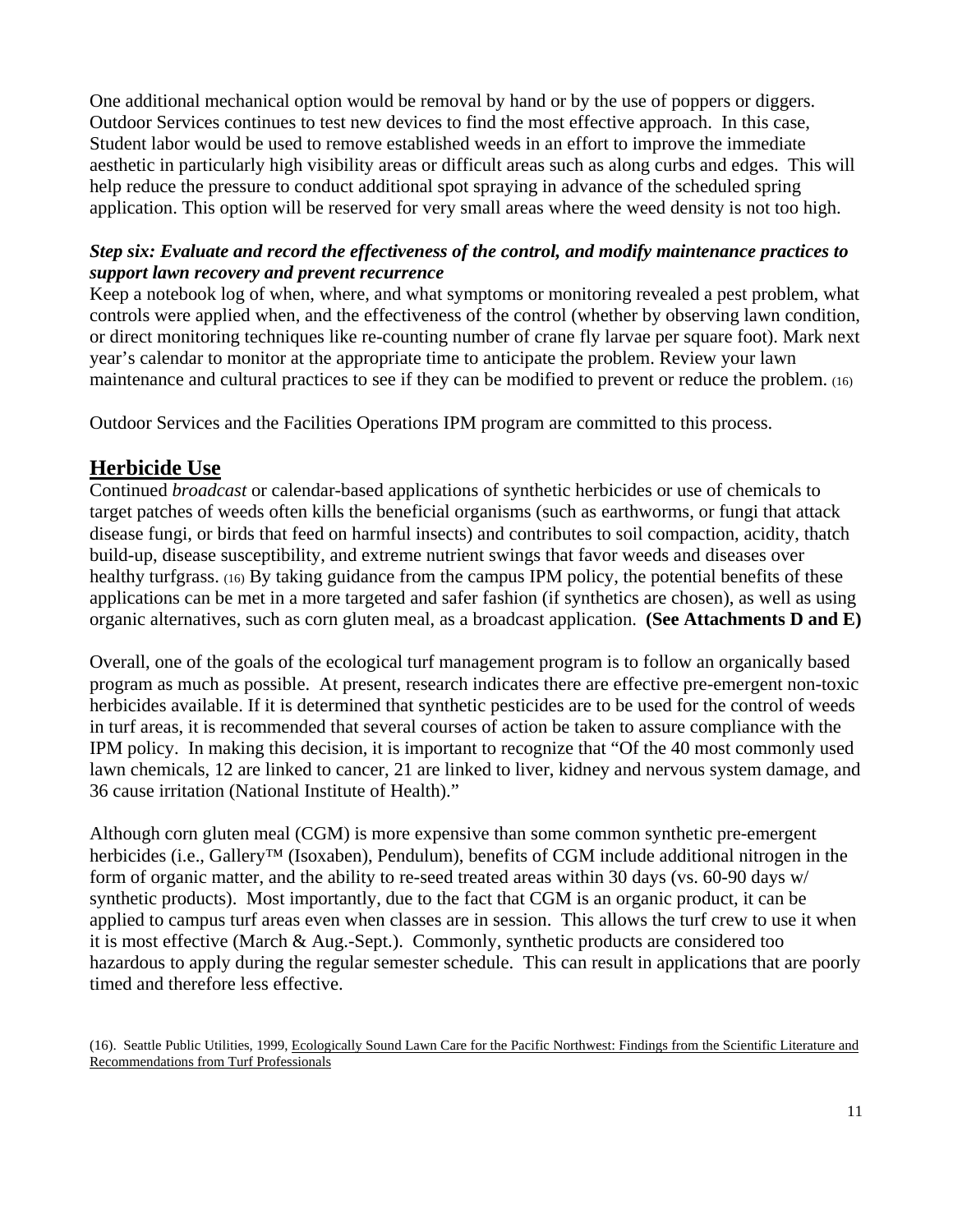Outdoor Services will be conducting a test of Corn Gluten Meal vs. Pre-emergent synthetic (yet to be determined). This will be a side by side study in a test plot directly south of Duane Physics. This area will be closely monitored throughout the growing season and will receive the same cultural and irrigation practices. The plot will be divided into three equal parts with the center 1/3 as a control plot.

In addition to this specific product, Outdoor Services will continue to research similar products for cost, efficacy and toxicity, with a preference toward non-toxic or organic based controls.

#### The Case for Replacement:

Certain locations that are small, have very high weed densities, and are difficult to maintain equipment at times do not qualify for herbicide applications. The first decision to be made in these cases is whether the plot should remain as turf. The campus landscape architect is currently involved in designing a comprehensive plan to address many edge and corner areas such as these. Goals of this effort include eliminating cow paths, tire ruts, sharply sloped turf, and turf areas notoriously difficult to maintain, especially those that can not accommodate key maintenance equipment such as aerators and slit seeders.

Once the decision has been made to keep an area as turf, it may prove to be more cost- and timeeffective to rip out the old turf and start fresh. In addition to creating the opportunity to add needed soil amendments such as compost, sod replacement provides an immediate aesthetic improvement. Although the same plot could be sprayed with multiple applications of pre- and post-emergent herbicides, given the maintenance challenges presented by these areas, true restoration could take years.

#### Use of Synthetic Pre- and Post- Emergent Herbicides:

Where areas have been neglected or proper turf maintenance practices have not been utilized, turf professionals acknowledge and recommend a one-time broadcast spraying with a broad-leaf selective herbicide, to reduce major weed populations. However it is critical that this practice is followed by over seeding and proper maintenance to fill in the turf with grasses. Where as the current turf management program may require an aggressive broadcast application for the first year or two the long term goal is to reduce chemical herbicide applications by over 80%. As mentioned earlier, by monitoring and recording the use of synthetic chemical use on the UCB campus Outdoor Services can monitor the accomplishment of this aggressive goal.

In researching effective times to use a synthetic post-emergent herbicide for broadleaf weeds one would only find a suggested time range. For example, the suggestion for a spring application is when the weed is actively growing. This time varies greatly depending on soil temperature, recent precipitation (rain and snow), use, and other specifics of a particular area such as slope and orientation (north or south facing). There is no magic date and timing is best left up to the end user. There will never be a "perfect" time to apply chemicals for broadleaf weeds since there is such a long window of germination. **(See Attachments D and E)** 

Another consideration for the use of synthetic chemicals is the amount of contact by the community and the potential for subsequent exposure to the product. In addition to increased health risks, over exposure to a fresh application of an herbicide can also diminish its efficacy as the product can be tracked off site on the sole of people's shoes while it is still wet. This is of particular concern at the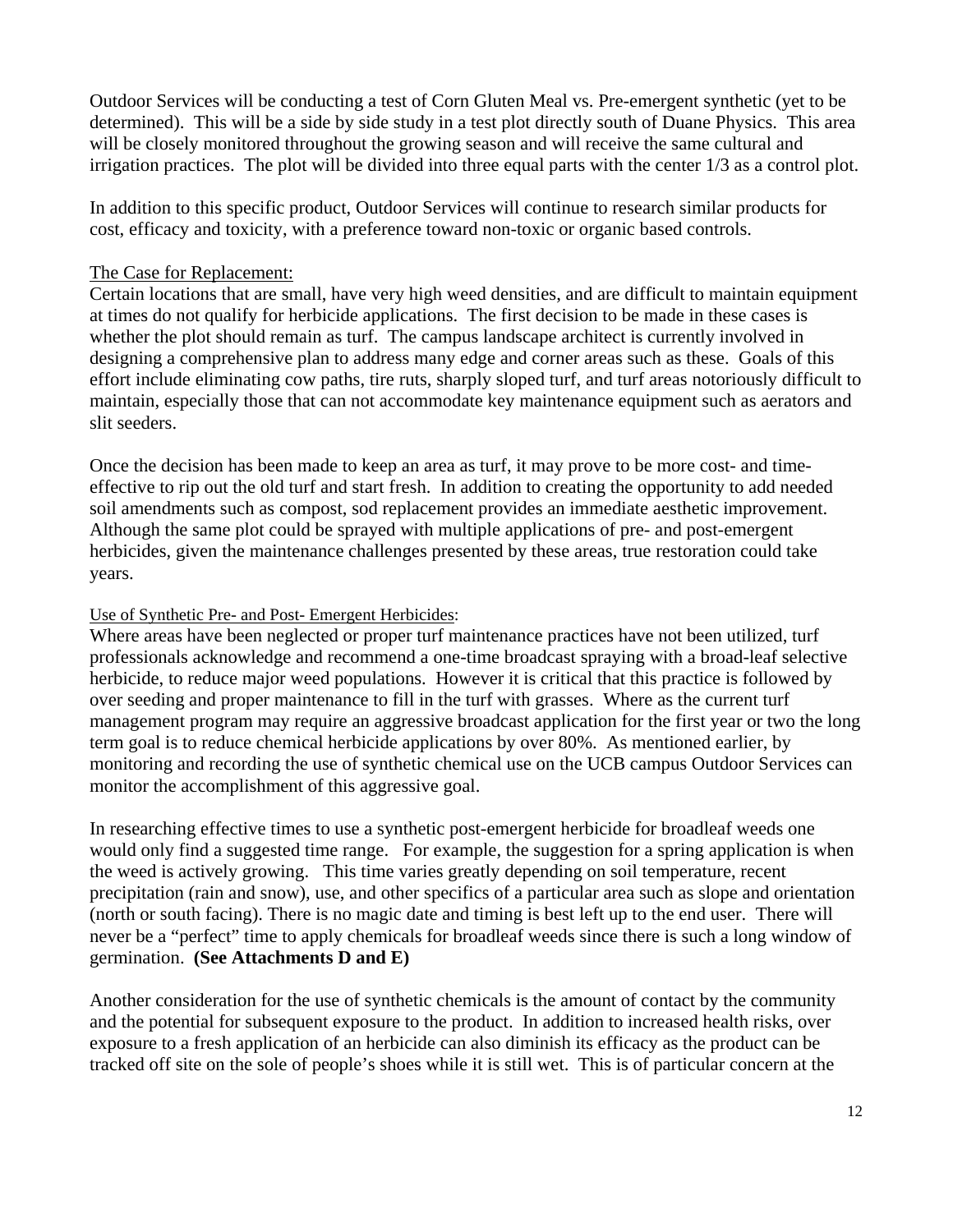university as it is very difficult to keep students off the grass following a pesticide application, despite extensive efforts to notify the population.

With these considerations in mind, the decision has been made to avoid applying synthetic *postemergent* herbicides until after Spring commencement in early to mid May. This time frame should be acceptable since the weeds are still actively growing and will be for another month or so, and there should be good control from an herbicide applied at that time. The bigger problem that needs to be addressed is the weeds that have already gone through their life cycle and have produced seed. A postemergent control will not be able to control the release of those seeds.

This is where the use of a pre-emergent herbicide comes in to play. Assuming large-scale reduction of established weeds is the desired goal, typically large scale applications of both a pre- and postemergent herbicides may be required in the first year or two. The use of the pre-emergent the first year is to hold back the seed bank during the first summer in order to make up for previous turf management practices. The post-emergent is needed to kill the existing plants that remain from the years prior. Using this method gives the program time apply aggressive cultural practices in an effort to improve turf health. The second year will probably still need a relatively large-scale application of a pre-emergent; however this will lead to the reduction in areas requiring annual post-emergent herbicides.

There is another germination period for dandelions in the fall but it is far less aggressive than the spring germination. Some believe that conducting a fall application of a post-emergent is needed. Once the program is fully implemented Outdoor Services does not anticipate the need for this fall application. In fact, fall applications may actually require another large application of a post-emergent in the spring. The main result of using a post-emergent is to open up the turf canopy to grow more healthy turf. A fall application may impact the ability of the new grass seed to germinate and become strong enough to make it through the winter, thereby creating a new void for the seed bank to be able to produce a new weed come spring time. To state it another way, it does not make sense to spend the time and money to do a post-emergent application since it may impact the opportunity to follow up with aggressive re-seeding. Essentially, you can do more harm than good.

This is an important point to consider when doing a spring application. Given the timing of the spring application on campus, the weeks directly following a spring application are critical. During this time, it is important to follow-up immediately with good cultural practices, especially re-seeding. To fix a weed problem may take years and does not happen overnight. There needs to be the agreement that further applications may need to be added to the list and focused on the next year. To make changes to the appearance of the campus lawns will need focused efforts to regenerating a healthy turf system.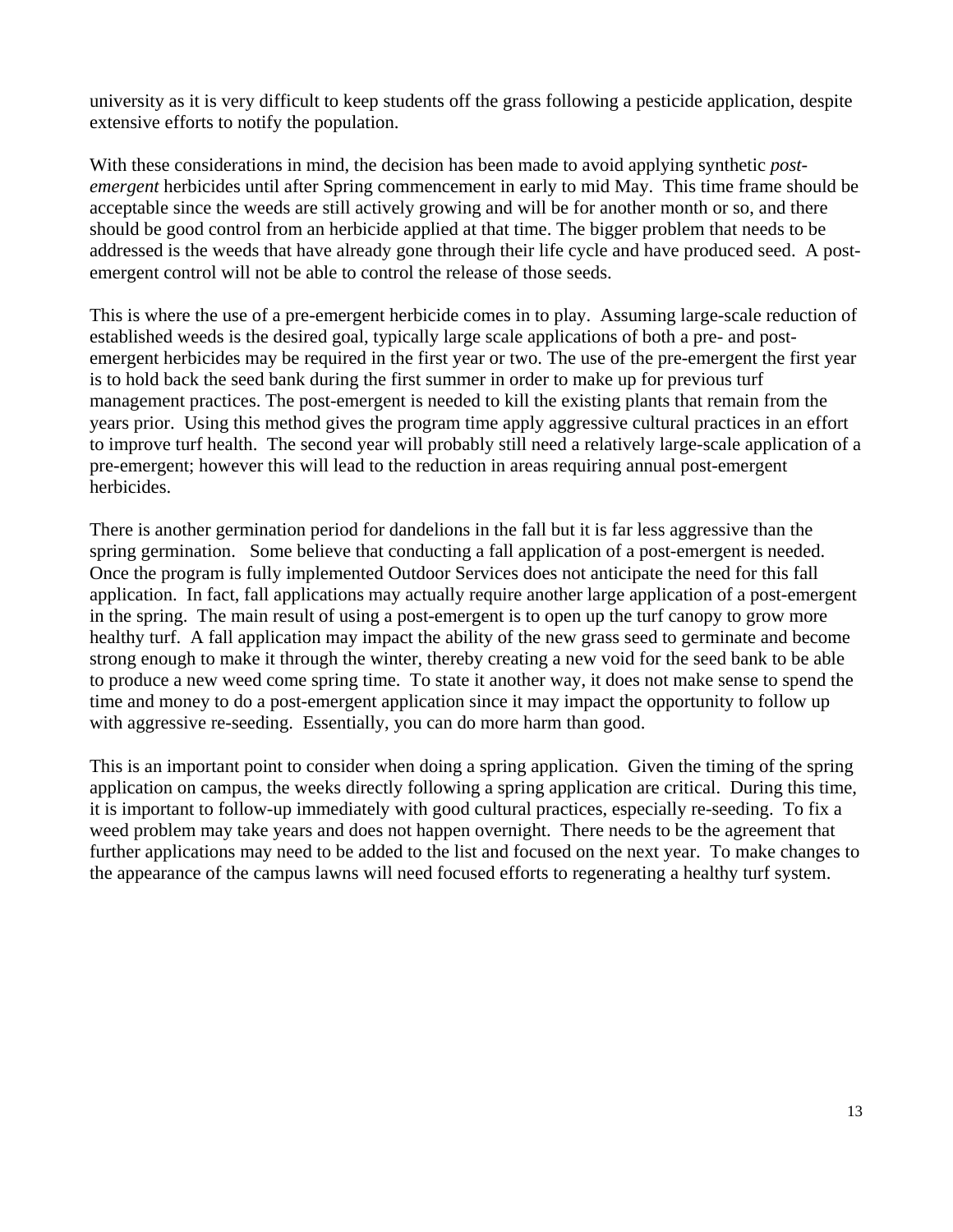## Conclusion

In conclusion it is important to recognize that in order to improve the appearance of the campus lawns the new turf management program will have to address current conditions that resulted from decades of overuse and improper maintenance. In some cases, the damage goes as far back as when turf areas were flood irrigated using the old concrete ditch system. The compaction caused by this practice alone has yet to be mitigated. The long-term goals for improvement in the campus appearance as well as a safe and healthy campus can be accomplished by utilizing an ecological turf management program. This approach will combine strong cultural techniques, organic based fertilizers, and the safest and least use of synthetic pesticides possible, while yielding superior turf quality, fewer weed problems, and a healthier ecosystem.

### Summary of Cultural Practices

As we pointed out earlier, healthy soils will result in a healthy turf. The following practices will help achieve both healthy soils and turf areas:

- Effective use of the Outdoor Services resources
- **Water** less often, more **deeply** keeps area where weed seeds lay dry, while keeping turf roots deep.
- **Fertilization and fertigation**; replenish nutrients, move to organic based, slow release fertilizers for supplemental applications.
- **Mowing height** lowered to 2"; keeps roots "active."
- **Grasscycling** adds nutrients and organic matter to the soil
- **Aggressive aeration**; deep-tine aeration, core aeration, and "slicing."
- **Top-dressing** with compost or sand.
- **Over-seeding** bluegrass, rye; start introducing some newer varieties of turf that are more suited to the environment on the UCB campus- some strains on campus could be over 20 years old.
- **Hand popping** new ergonomic "twisters" and poppers being tested for difficult and obvious areas like along curbs.
- **Careful rotation** of uses; designate high impact areas.

These practices will generally be applied to all turf areas around campus. In particular, Outdoor Services will measure the success of the various weed control techniques while keeping cultural techniques at a constant. In keeping with IPM practices, extensive data collection and record keeping of results will be well maintained for review and evaluation.

**Credit and Acknowledgment is given to Seattle Public Utilities for the use and reference of the publication Ecologically Sound Lawn Care for the Pacific Northwest: Findings from the Scientific Literature and Recommendations from Turf Professionals, 1999.**

http://www.seattle.gov/util/stellent/groups/public/@spu/@csb/documents/webcontent/ecological\_2003 12021255394.pdf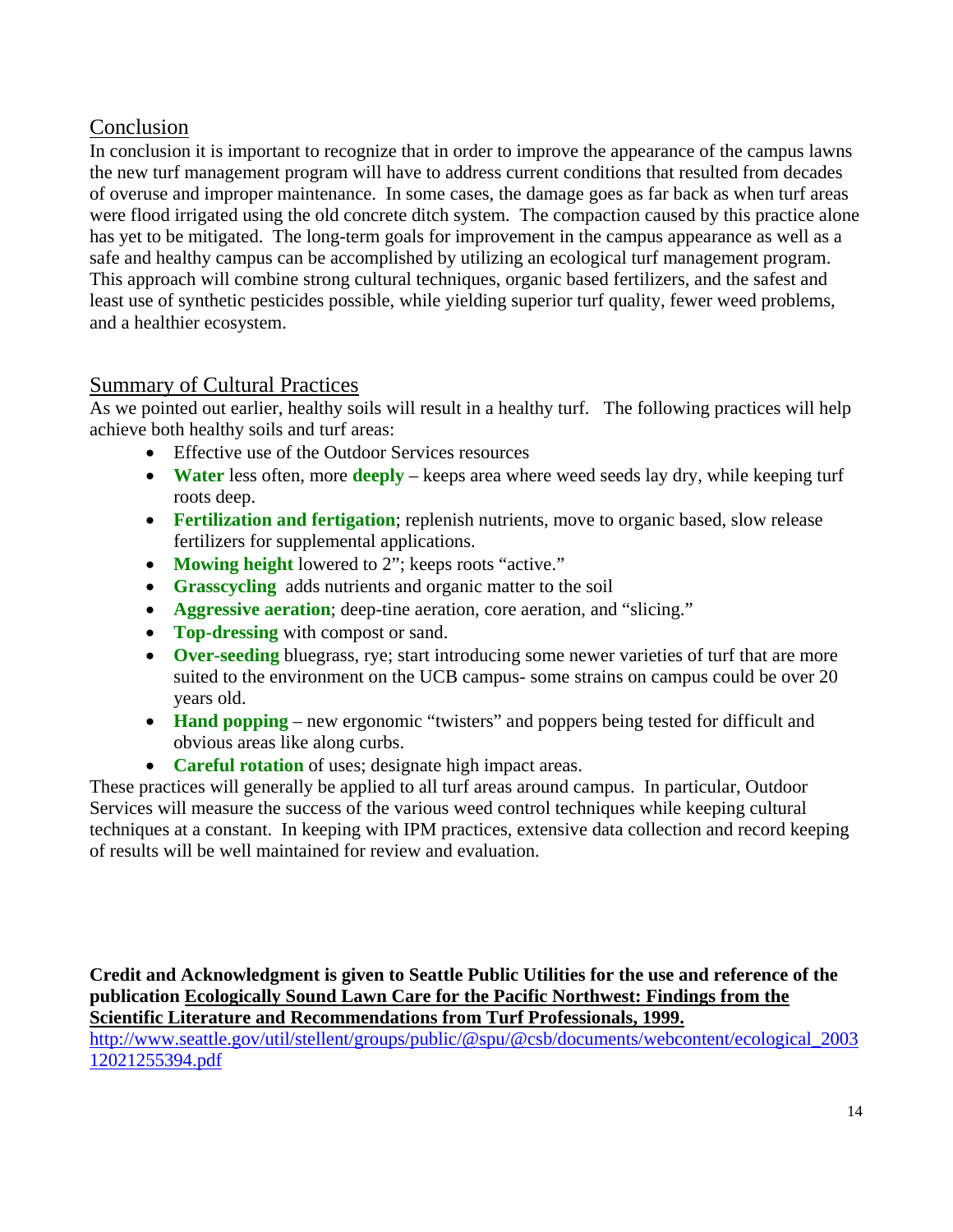### **ATTACHMENT A**

Fertilization Schedule

The dates that will follow are for designated timing of fertilizer applications for the growing season. Outdoor Services will be using a synthetic fertilizer for the short-term future to allow for vigorous growth through the entire season. It will be a 26-5-12 analysis with a minor nutrient package incorporated in the fertilizer. There will also be some foliar nutrient applications done to Rec. Fields, Duane Lawn, Benson Lawn and the Norlin quad for added microbial growth. Other areas may be added in the future. Also, there will be four injections of soil amendment nutrients through the irrigation system over the course of the growing season.

These dates are of course subject to change due to inclement weather. Outdoor Services has established two distinct routes for the application of fertilizers. The routes will vary in frequency due to the demands of the area:

Route 1 is the recreational field route; these areas will be done every month. Route 2 is a bulk application of fertilizer on the majority of the turf areas on campus.

| <b>Late January</b>        | All turf areas on the Boulder Campus will receive a Urea application          |  |  |  |
|----------------------------|-------------------------------------------------------------------------------|--|--|--|
| <b>Early March</b>         | Corn Gluten Meal at South UMC lawns and Duane test plot                       |  |  |  |
| <b>Late March</b>          | Route 1                                                                       |  |  |  |
| <b>Early April</b>         | Foliar application to Franklin, Business, Farrand and Williams Village fields |  |  |  |
| <b>Mid April</b>           | Route 2                                                                       |  |  |  |
| <b>Late April</b>          | Route 1                                                                       |  |  |  |
| <b>Early May</b>           | Foliar application to Franklin, Business, Farrand and Williams Village fields |  |  |  |
| <b>Early May</b>           | Foliar application on Norlin Quad                                             |  |  |  |
| <b>Late May</b>            | Route 1                                                                       |  |  |  |
| <b>Late May</b>            | Foliar application on Duane & Benson lawns                                    |  |  |  |
| <b>Late May-Early June</b> | Route 2                                                                       |  |  |  |
| <b>Early June</b>          | Foliar application to Franklin, Business, Farrand and Williams Village fields |  |  |  |
| <b>Mid June</b>            | Route 1                                                                       |  |  |  |
| <b>Early July</b>          | Foliar application to Franklin, Business, Farrand and Williams Village fields |  |  |  |
| <b>Mid July</b>            | Route 1                                                                       |  |  |  |
| <b>Mid July</b>            | Route 2                                                                       |  |  |  |
| <b>Early August</b>        | Foliar application to Franklin, Business, Farrand and Williams Village fields |  |  |  |
| <b>Mid August</b>          | Route 1                                                                       |  |  |  |
| <b>Mid August</b>          | Corn Gluten Meal at South UMC lawns and Duane test plot                       |  |  |  |
| <b>Late August</b>         | Route 2                                                                       |  |  |  |
| <b>Early September</b>     | Foliar application to Franklin, Business, Farrand and Williams Village fields |  |  |  |
| <b>Mid September</b>       | Route 1                                                                       |  |  |  |
| <b>Early October</b>       | Route 2                                                                       |  |  |  |
| <b>Early October</b>       | Foliar application to Franklin, Business, Farrand and Williams Village fields |  |  |  |
| <b>Mid October</b>         | Route 1                                                                       |  |  |  |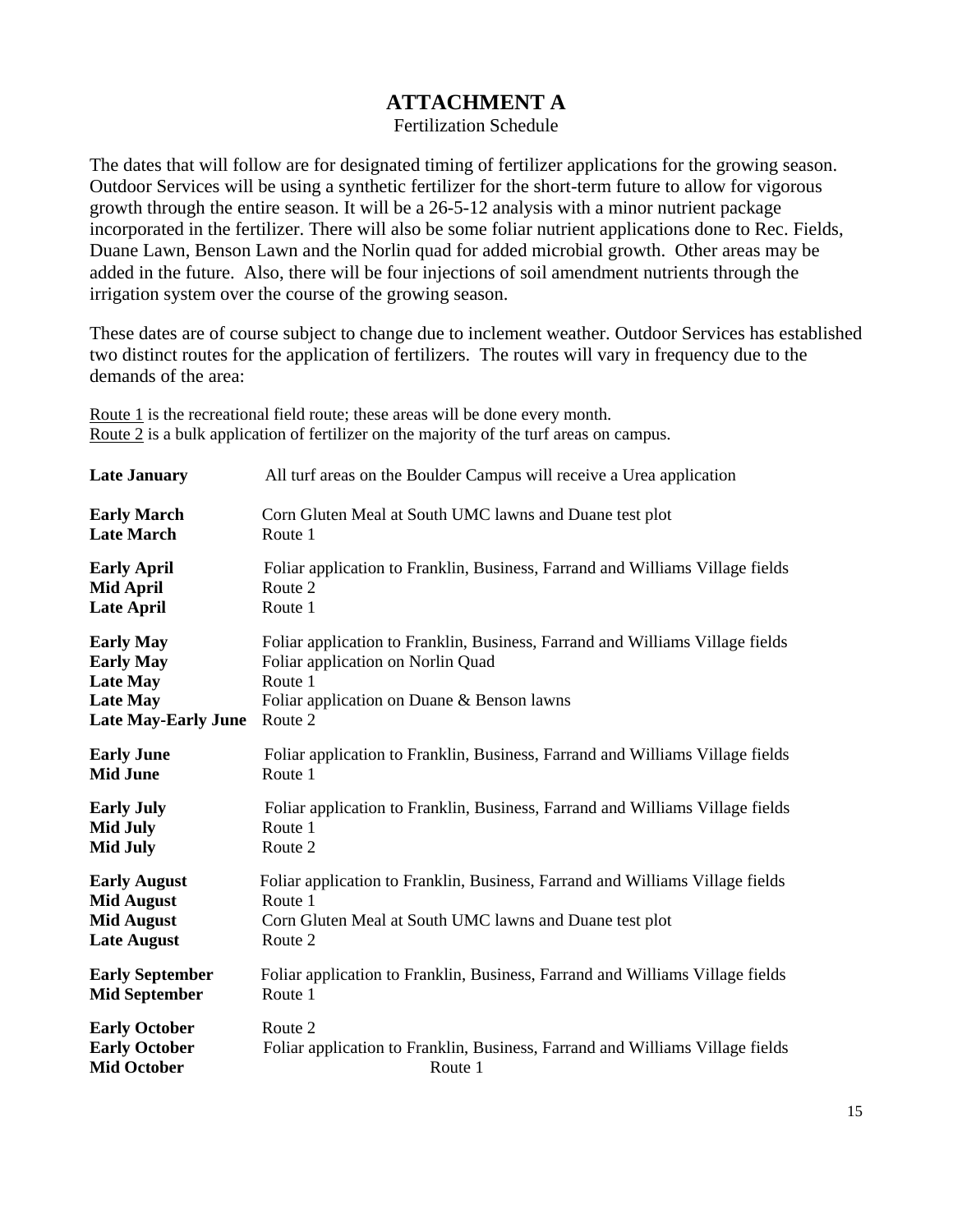### **ATTACHMENT B**

#### Aerification and Seeding Schedule

This upcoming year will be the first aggressive aerification and seeding across campus in two years. Spring and fall will be the two major times during the year where we will be pushing hard to aerate and seed the campus. Outdoor Services will begin to aerate and seed during spring break and continue until the end of April. There will also be a more concentrated effort from the beginning of September until the end of the month.

Although spring and fall will be the main times to focus on, there will also be cultural practices completed in areas around campus throughout the growing season. These areas will each require a different method of renovation. However, Outdoor Services will use all of the available equipment to continuously keep seeding and aerating the campus in order to improve the aesthetics of the campus.

Outdoor Services will increase the amount of turf work after large events such as event parking on a field or concentrated activity on an area.

At this point Outdoor Services plans to use close to 10 tons of seed this year alone. Plans are to increase this number over time as continuous reseeding is the single best way to combat the damage the university grounds receive during the year.

The following are the few dates that can be planned ahead with regards to the recreational fields. As stated before, there will be aerification and seeding throughout the year.

| <b>Late March</b>                                                   | Aerate the Norlin quad, Benson & Duane lawns & Rec<br>Fields                                                                               |
|---------------------------------------------------------------------|--------------------------------------------------------------------------------------------------------------------------------------------|
| <b>Mid-Late May</b><br><b>Late May-Late June</b><br><b>Late May</b> | Field work including aerification<br><b>Start spring aerification of campus</b><br>Aerate Benson & Duane lawns (or Franklin Field<br>Work) |
| <b>Mid August-Late September</b>                                    | <b>Start fall aerification of campus</b>                                                                                                   |
| September-November                                                  | Field repair after football on Franklin                                                                                                    |

**\*\*\*** Aerification will be done following summer athletic camps **(Dates vary)**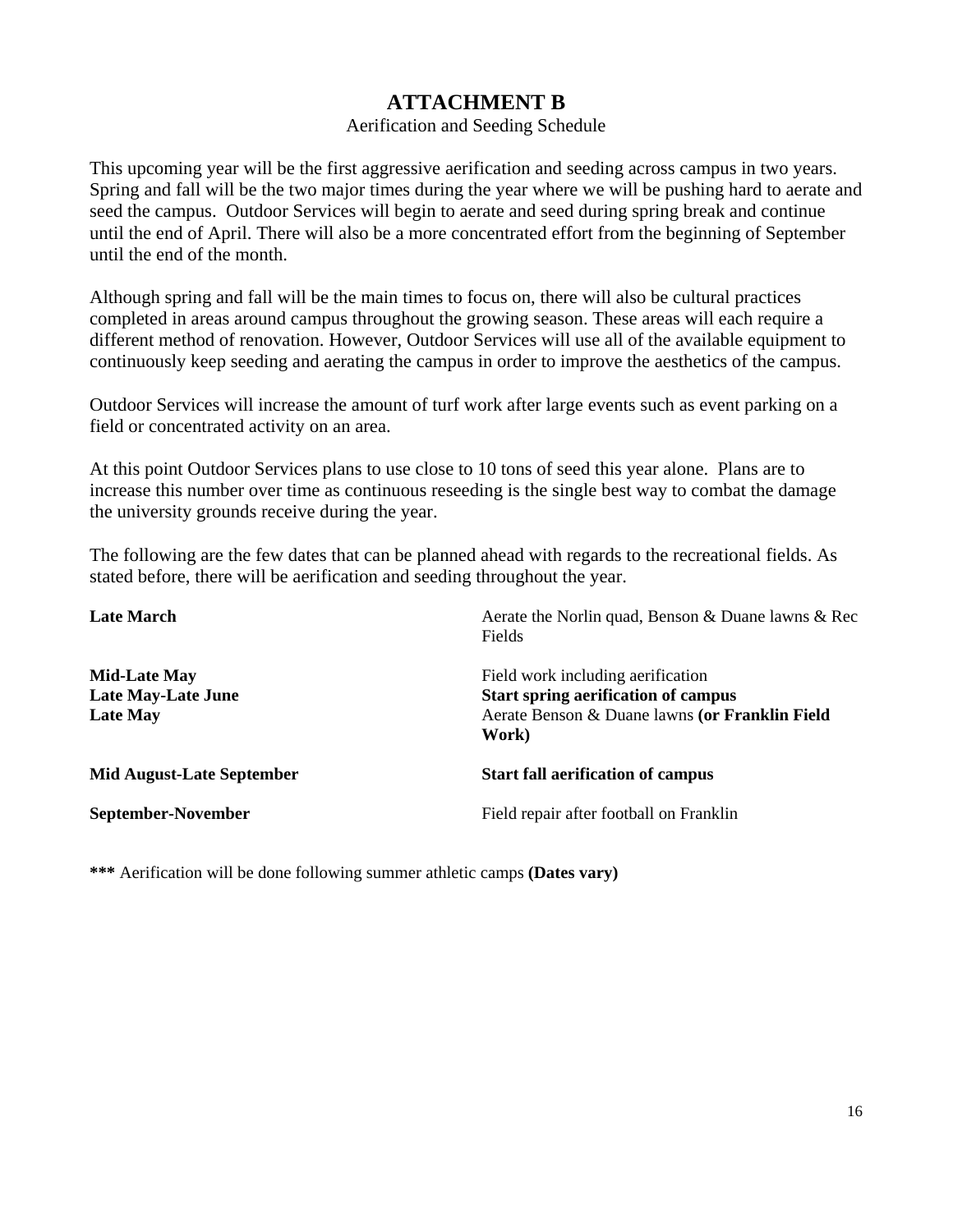### **ATTACHMENT C**

Weed Thresholds

The University Integrated Pest Management Plan requires that pest tolerance thresholds must be established and may vary by pest, specific location or type of land use. Each department having facility and land use responsibility will establish the pest threshold levels for their area of responsibility. Three distinct levels should be determined: *Injury Threshold*, at the point some injury begins or is noticed initially; *Action Threshold*, requires that action be taken to prevent a pest population from causing aesthetic, functional or economic damages; *Damage Threshold*, the level where unacceptable damages are already occurring. Regular monitoring is essential to determine the pest levels relative to the established thresholds. The Outdoor Services section has developed the following thresholds for weeds in turf areas:

#### **"Pristine"**

-Generally these are recently restored areas

-Have few or no visible weeds

- o **Apply aggressive cultural practices (see pg. 14)**
- o **Potential for pre-emergent to be applied to soil before installation of new sod**

#### **Injury Threshold (See Figure 1)**

-Greater than 15 weeds per 25 sq. ft.

- o **Apply aggressive cultural practices (see pg. 14)**
- o **Pre-emergent application**

#### **Action Threshold (See Figure 2)**

-Greater than 30 weeds per 25 sq. ft.

- o **Apply aggressive cultural practices (see pg. 14)**
- o **Possible replacement**
- o **Pre-emergent application (if replaced or not)**
- o **Post-emergent application (spot treatment) if not replaced**

#### **Damage Threshold (See Figure 3)**

-Greater than 45 weeds per 25 sq. ft.

- o **Apply aggressive cultural practices (see pg. 14)**
- o **Emphasis on replacement**
- o **Pre-emergent application (if replaced or not)**
- o **Post-emergent application (broadcast treatment) if not replaced**

#### **Targeted Weeds:**

- Dandelion
- Plantain (Narrow & Broadleaf)
- Mallow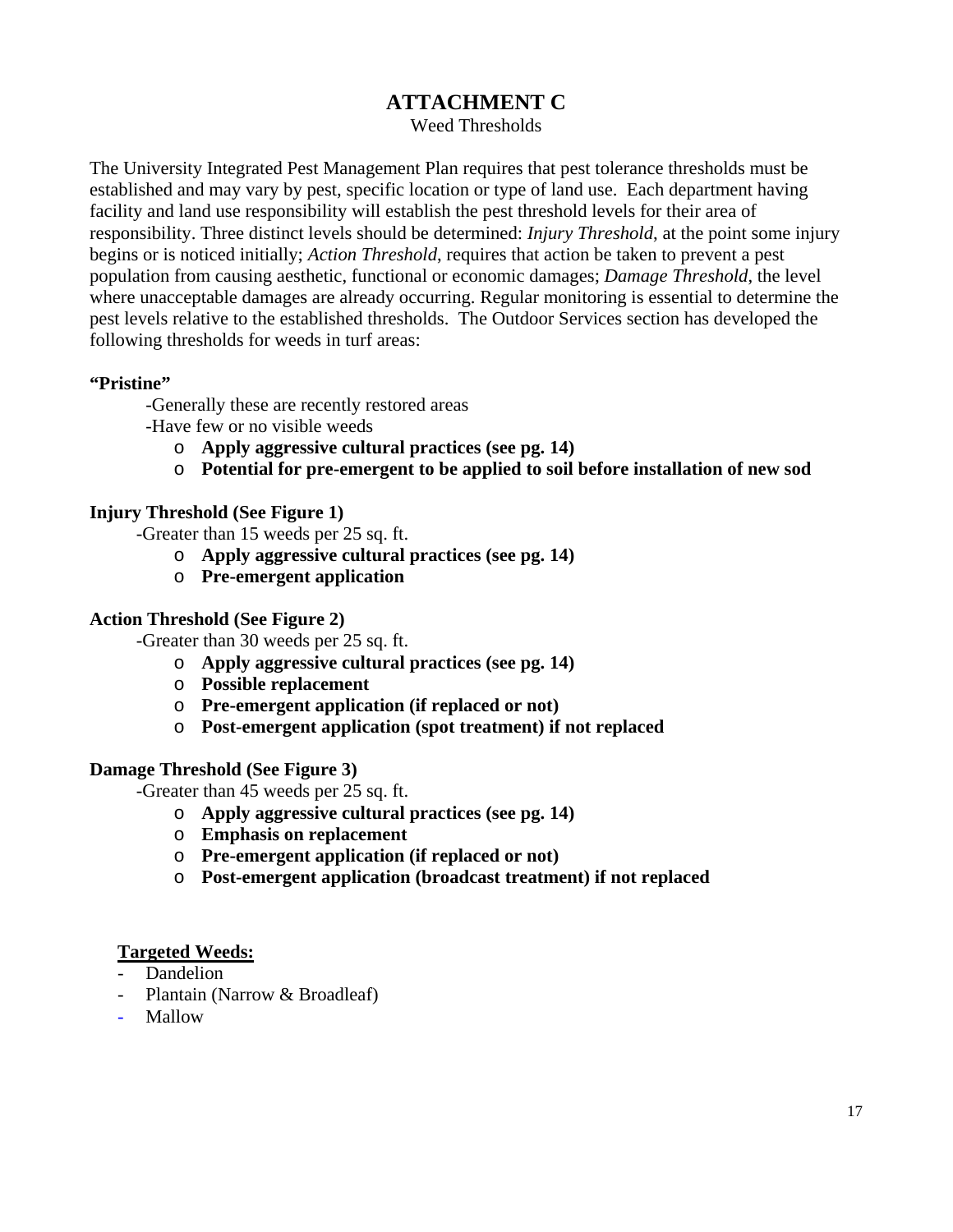

**Figure 1**  15 weeds in a 25 square foot patch Injury Threshold



**Figure 2**  30 weeds in a 25 square foot patch Action Threshold



**Figure 3**  45 weeds in a 25 square foot patch Damage Threshold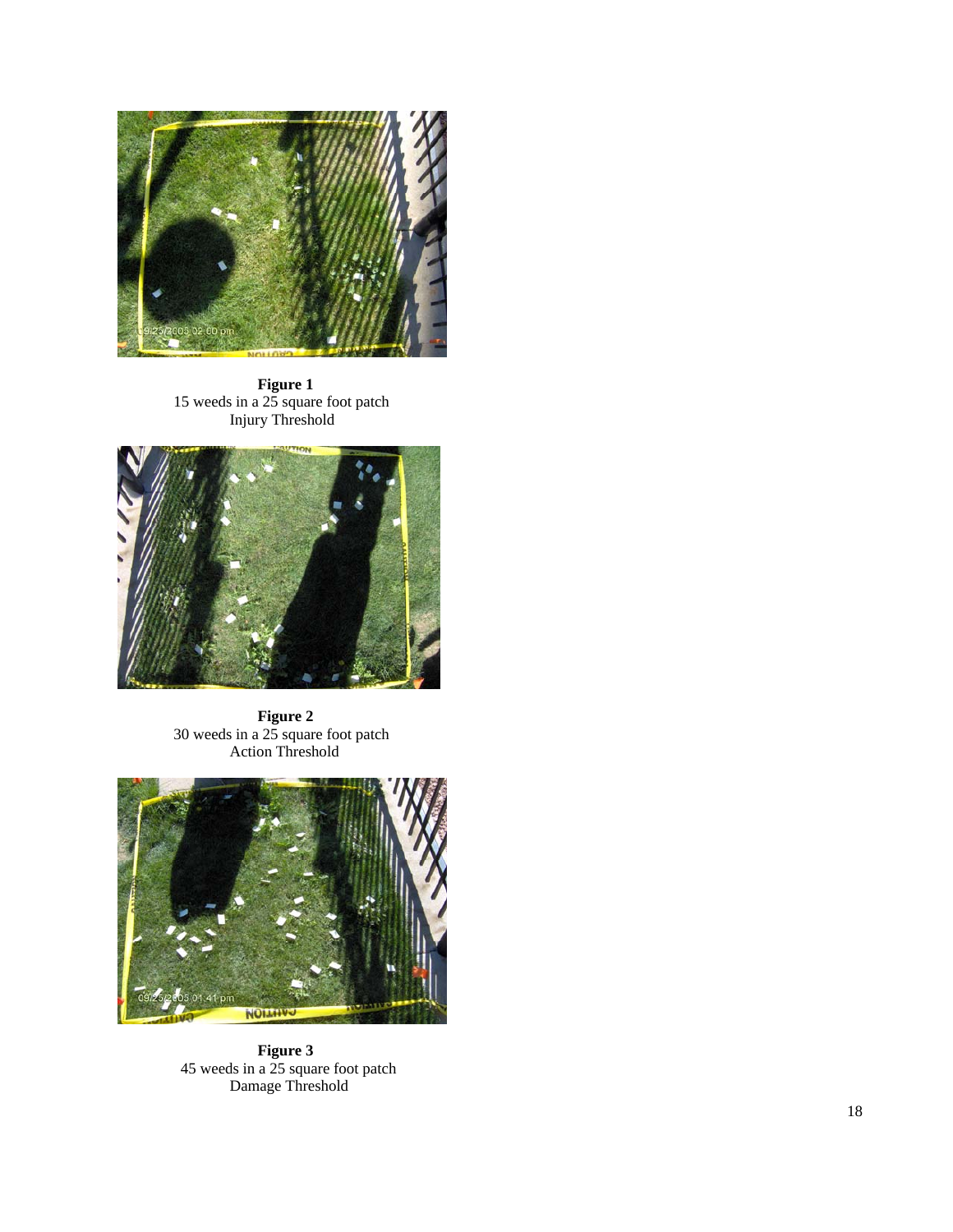### **ATTACHMENT D**

#### Herbicide Use Guidelines

The information to follow is designed to guide decisions made about herbicide use. Specifics include weather restrictions, target pest, timing of the year, and other considerations.

#### CORN GLUTEN MEAL

**Target pest:** Broadleaf weeds – dandelions

**Timing:** Before seed set. Ideally two applications/yr.: early March & mid August to early Sept.

**Preparation:** Charge irrigation system (perhaps)

**Weather Restrictions:** Wind conditions of less than 10mph.

**Mode of action:** *Pre*-Emergent. Kills feeder/starter roots of emerging plant. Does not kill established plants.

**Toxicity**: EPA Toxicity Level 4 (Caution). Non-toxic, organic product. No environmental or health risks.

**Other Considerations**: Can be applied while students present. Able to target application when most effective. Must apply 60 days before re-seeding grass.

#### ISOXABEN (GALLERY 75 DF)

**Target pest:** Broadleaf weeds (95 total) – Dandelion, Plantain, Clover, Thistle, Black medic, Purslane.

**Timing:** Before germination. Identify germination times of target weeds. Apply Gallery 75 DF in late summer to early fall, in early spring, or anytime prior to germination of target weeds, or immediately after cultivation. Prevents growth of labeled weeds for up to 8 months.

**Weather Restrictions:** Wind conditions between. 3-10 mph (depends on granular vs. liquid). Label does not list temperature restrictions.

**Mode of action:** *Pre-*Emergent. Disrupts and halts root development of the weeds…seedlings gradually die before they break the soil surface.

**Toxicity**: EPA Toxicity Level 3 (Caution). Considered 'an immediate health hazard,' and a delayed health effect. LD50 for skin is >5000 mg/kg. Oral LD50 for rats is >5000 mg/kg. Isoxaben shown to interfere with reproduction in animal studies. 'This mixture contains a component which , is listed as a carcinogen for hazard communication purposes under OSHA…'

**Other Considerations**: Must be activated by  $\frac{1}{2}$  inch of rainfall or sprinkler water to set up a solid control area around weed seeds within 21 days of after application.

#### MCPP-p 4 AMINE

**Target pest:** Broadleaf weeds – Bindweed, Clover, Dandelion, Plantain

**Timing:** "Apply when the weeds are growing vigorously." "To obtain best results...must be applied when the weeds are most susceptible and conditions are such that no damage to the grasses will occur. Before seed set. One application/yr.: mid April to mid May. It is recommended that applications be made during a dry, eight hour period, since rain can wash off the material and reduce control. Fall application is not recommended as discussed earlier.

**Preparation**: "Do not mow lawn 2-3 days before or after treatment so that maximum uptake and translocation can occur."

**Weather Restrictions:** "Do not spray if rain is likely, otherwise the chemical may be washed off before absorption has taken place. For the same reason, do not water lawn for at least 24 hrs after application." Do not use of temp. Exceeds 90 degrees F.

**Mode of action:** *Post*-Emergent. Does kill established plants. "Absorbed by the foliage and is translocated throughout the whole plant and roots.'

**Toxicity**: EPA Toxicity Level 1 (Danger). Significant environmental or health risks.

**Other Considerations**: Should NOT be applied while students present. Requires use of surfactant or synergist; these items not typically considered in overall toxicity rating of product.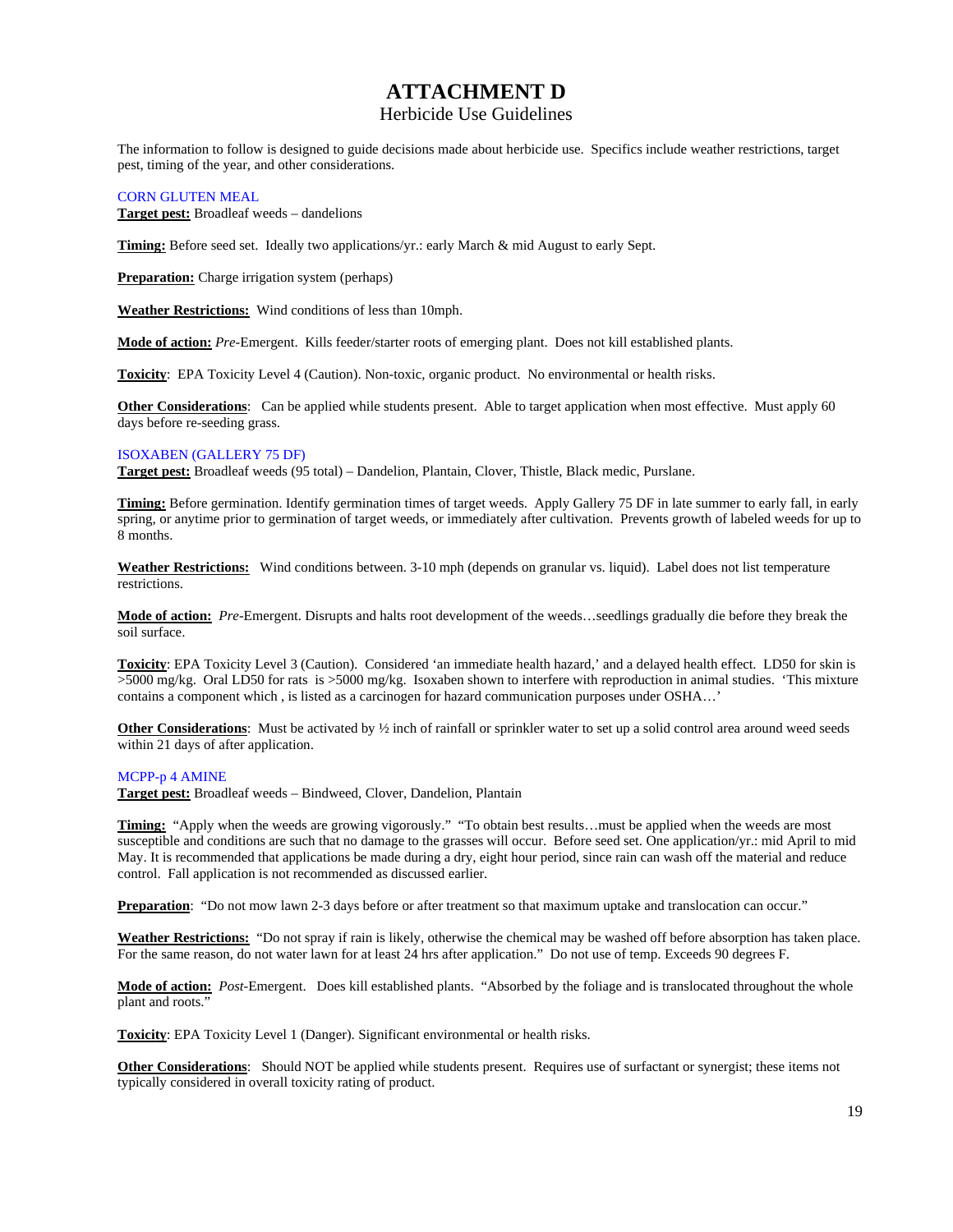## **ATTACHMENT E**

### Herbicide Applications

The following information is provided to demonstrate ideal times for specific herbicide applications. This schedule does not commit Outdoor Services to any particular application or product.

#### **Pre-Emergent Applications**

| <b>Early March</b> | Organics: Organic herbicides typically require a longer time to become active after<br>being applied (2-4 weeks). This requires that they be applied earlier in the season than<br>synthetic products.                                                                 |  |  |  |
|--------------------|------------------------------------------------------------------------------------------------------------------------------------------------------------------------------------------------------------------------------------------------------------------------|--|--|--|
| <b>Mid March</b>   | Synthetics: Micro-climates (south facing slopes, south sides of buildings, areas<br>intensified by the sun, etc.). These areas tend to warm up earlier in the season, which<br>causes weeds to begin their reproductive cycle earlier ( <i>i.e.</i> , seed dispersal). |  |  |  |
| <b>Late March</b>  | Synthetics: Non micro-climate areas.                                                                                                                                                                                                                                   |  |  |  |

#### **Post-Emergent Applications**

| <b>Mid May</b> | All designated areas that meet the action level threshold.                                                        |  |  |
|----------------|-------------------------------------------------------------------------------------------------------------------|--|--|
| Fall           | Fall application of post-emergent herbicides is not recommended for reasons discussed<br>earlier in this document |  |  |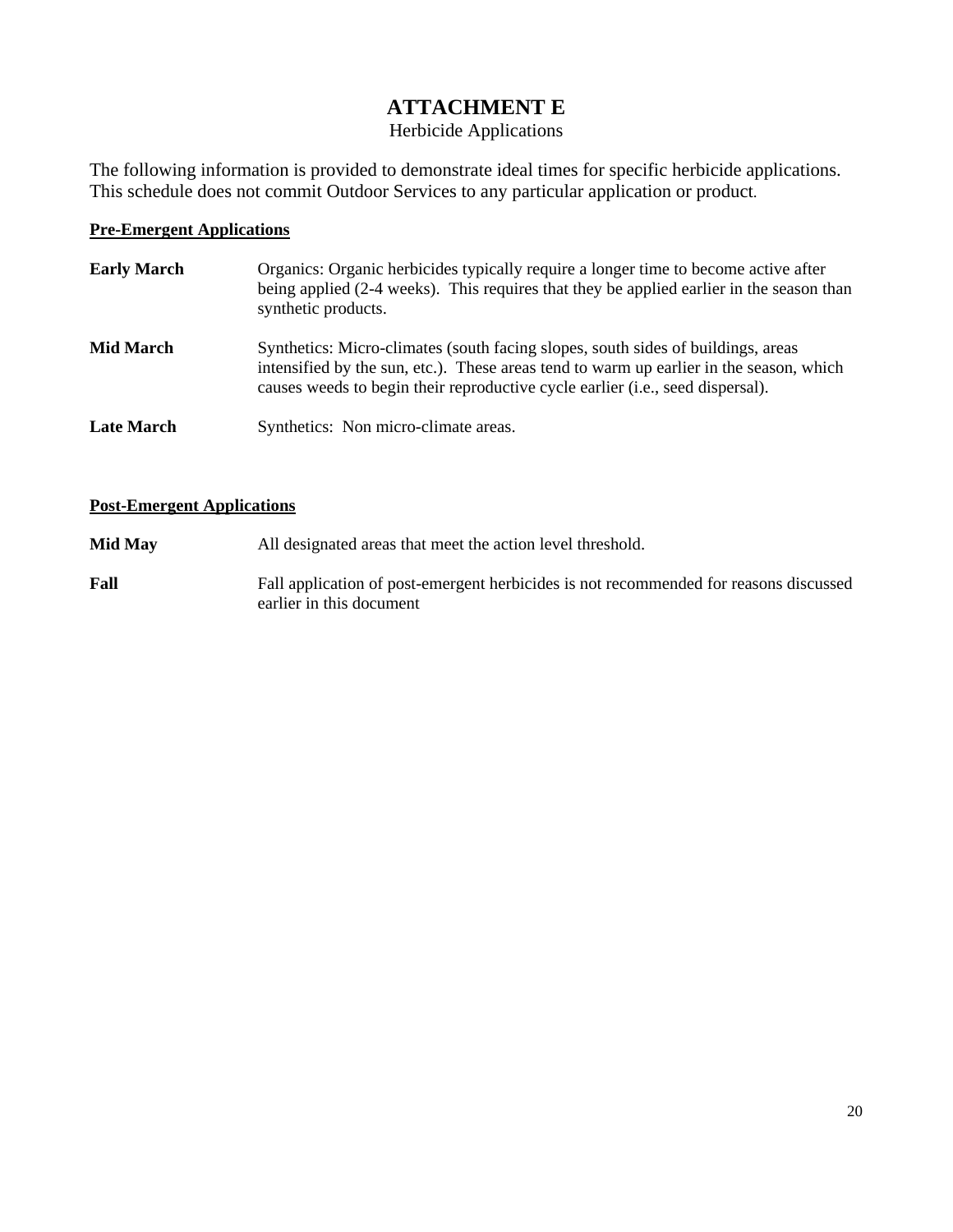# **ATTACHMENT F**

Weed Life Cycles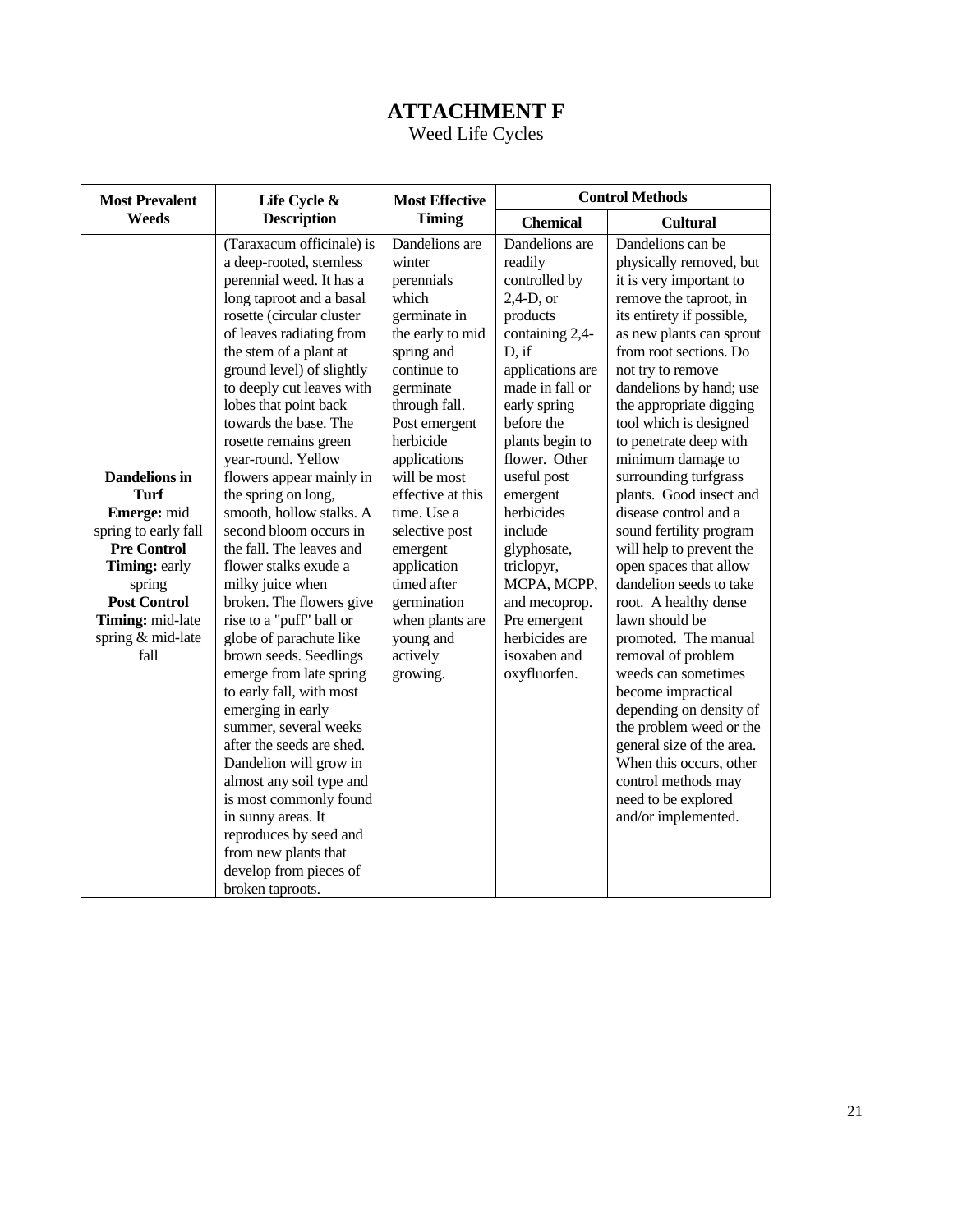| <b>Most Prevalent</b><br>Weeds                                                                                                                                                                         | Life Cycle &<br><b>Description</b>                                                                                                                                                                                                                                                                                                                                                                                                                                                                                                                                                                                                                                                                                                                                                                                                                                                                                                                                                                                                                                                                                                                                                                           | <b>Control Methods</b><br><b>Most</b>                                                                                                                                                                                                                |                                                                                                                                                                                     |                                                                                                                                                                                                                                                                                                                                                                                                                                                                                                                                                                                                                                                                                                                                                                                                                                                                                                                                                                                                                                                                                                                                                                                                                                                                           |
|--------------------------------------------------------------------------------------------------------------------------------------------------------------------------------------------------------|--------------------------------------------------------------------------------------------------------------------------------------------------------------------------------------------------------------------------------------------------------------------------------------------------------------------------------------------------------------------------------------------------------------------------------------------------------------------------------------------------------------------------------------------------------------------------------------------------------------------------------------------------------------------------------------------------------------------------------------------------------------------------------------------------------------------------------------------------------------------------------------------------------------------------------------------------------------------------------------------------------------------------------------------------------------------------------------------------------------------------------------------------------------------------------------------------------------|------------------------------------------------------------------------------------------------------------------------------------------------------------------------------------------------------------------------------------------------------|-------------------------------------------------------------------------------------------------------------------------------------------------------------------------------------|---------------------------------------------------------------------------------------------------------------------------------------------------------------------------------------------------------------------------------------------------------------------------------------------------------------------------------------------------------------------------------------------------------------------------------------------------------------------------------------------------------------------------------------------------------------------------------------------------------------------------------------------------------------------------------------------------------------------------------------------------------------------------------------------------------------------------------------------------------------------------------------------------------------------------------------------------------------------------------------------------------------------------------------------------------------------------------------------------------------------------------------------------------------------------------------------------------------------------------------------------------------------------|
|                                                                                                                                                                                                        |                                                                                                                                                                                                                                                                                                                                                                                                                                                                                                                                                                                                                                                                                                                                                                                                                                                                                                                                                                                                                                                                                                                                                                                                              | <b>Effective</b><br><b>Timing</b>                                                                                                                                                                                                                    | <b>Chemical</b>                                                                                                                                                                     | Cultural                                                                                                                                                                                                                                                                                                                                                                                                                                                                                                                                                                                                                                                                                                                                                                                                                                                                                                                                                                                                                                                                                                                                                                                                                                                                  |
| <b>Plantain in Turf</b><br><b>Emerge:</b> late<br>spring through<br>mid summer and<br>early fall<br><b>Pre Control</b><br>Timing: None<br><b>Post Control</b><br>Timing: mid<br>spring and mid<br>fall | Narrow-leaved plantain<br>(Plantago lanceolata),<br>and broadleaf plantain<br>(Plantago major) are<br>perennial weeds that<br>reproduce by seeds. Both<br>produce a rosette or<br>cluster of leaves at<br>ground level and have<br>fibrous root systems. The<br>leaves of buckhorn<br>plantain are narrow and<br>lance-shaped (2 to 10<br>inches long – about five<br>times as long as wide),<br>often twisted or curled.<br>Raised, parallel veins can<br>be found on the<br>underside of the leaf. As<br>the name suggests, the<br>leaves of broadleaf<br>plantain are broad and<br>egg-shaped $-1\frac{1}{2}$ to 7<br>inches long – with main<br>veins running parallel to<br>the leaf margins. The<br>petioles are sometimes<br>tinged with red at the<br>base. Both plantains<br>produce erect flower<br>stalks from June to<br>September. Plantain<br>produces a cone-like<br>spike of white flowers<br>perched at the top of the<br>leafless flower stalk.<br>Broadleaf plantain<br>produces white-petaled<br>flowers along the length<br>of a leafless flower stalk<br>that may be 2 to 18<br>inches long. Seed<br>germinates in late spring<br>through midsummer and<br>sporadically in early fall. | Apply a<br>selective<br>broadleaf<br>herbicide in<br>mid-spring<br>after seed<br>germination<br>in the rosette<br>to flower<br>stage. Post-<br>emergence<br>herbicides<br>can be<br>applied in<br>midautumn<br>when active<br>growth has<br>resumed. | Plantain has no<br>preemergent<br>herbicide. Post<br>emergent<br>herbicides can<br>include any<br>combination of<br>these products:<br>2,4-D, 2,4DP,<br>dicamba, and<br><b>MCPP</b> | Hand pulling is an option for<br>small areas. Care should be<br>taken to assure that roots are<br>thoroughly removed. Good<br>fertility and proper soil pH<br>will help to prevent<br>infestations. Soil testing<br>which reveals high pH levels<br>should be acidified, to a pH<br>level of 6.5 to 7. The turf<br>management staff gathered<br>soil samples from various<br>areas of campus and had<br>them tested. Test results<br>showed that, in general, the<br>pH levels to be in the 7.5 to<br>8.3 range on the Boulder<br>campus. Assuming funding<br>for turf management is<br>secured, the turf<br>management staff would do<br>a campus-wide acid injection<br>through the fertigation<br>system to help lower the pH<br>level of the soil. Plantain<br>also establishes itself well in<br>compacted soils.<br>Aerification can help prevent<br>heavy infestation. Close<br>mowing prevents seed head<br>formation and helps to<br>prevent spread. Proper<br>watering will also help<br>control. The manual<br>removal of problem weeds<br>can sometimes become<br>impractical depending on<br>density of the problem weed<br>or the general size of the<br>area. When this occurs,<br>other control methods may<br>need to be explored and/or<br>implemented. |